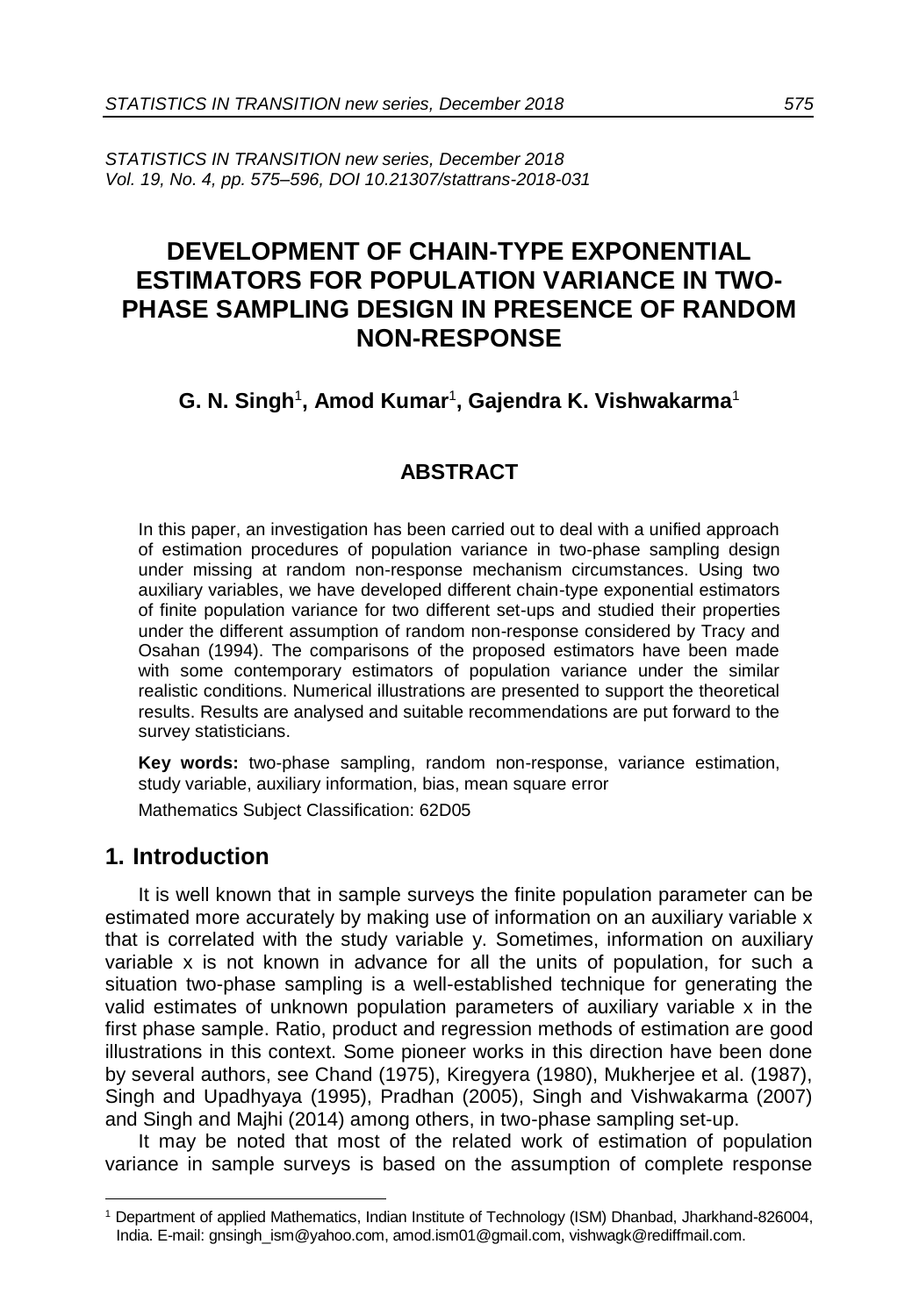from the sample data such as Das and Tripathi (1978), Srivastava and Jhaji (1980), Isaki (1983), Singh (1983), Upadhyay and Singh (1983), Tripathi *et al.* (1988), Biradar and Singh (1994) and Ahmed *et al.* (2003) among others. However, in some practical situations, it is a common experience in sample surveys that the information cannot always be obtained from all the units selected in the sample. For instance, in the first attempt we are not able to collect information from the selected families while some of them may decline to cooperate with the interviewer even if contacted. This results in incomplete data, and this incompleteness is known as non-response and sometimes a huge amount of non-response can completely deviate from desired estimation. Rubin (1976) recommend three particular causes of non-response: missing at random (MAR), observed at random (OAR), and parameter distribution (PD). The missing at random (MAR) response mechanism is helpful in the estimation of population parameters (means, variance, etc.) in economical way even in the presence of non-response in the survey data. Rubin (1976), Tracy and Osahan (1994), Heitzan and Basu (1996), Singh and Joarder (1998), Singh *et al.* (2000) and Singh and Tracy (2001) have suggested the estimators for estimating the finite population parameters (mean, variance, etc.) under the different type random non-response situation. Singh *et al.* (2003), Singh *et al.* (2012) and Bandyopadhyay and Singh (2015) have developed a class of estimators of population variance in two-phase sampling under the situation of random nonresponse (MAR). Singh *et al.* (2007) studied the properties of a family of estimators for population mean, ratio and product under the above situation of random non-response. Further improvement in the estimation procedure for population variance in the presence of non-response using multi-auxiliary characters in two-phase sampling was suggested by Ahmad *et al.* (2013) under the strategy given by Hansen and Hurwitz (1946).

In the follow-up to the above work and utilizing two auxiliary variables, we have developed some chain-type exponential estimators for estimation of population variance in the presence of random non-response based on missing at random (MAR) response mechanism under two different set-ups of two-phase sampling and studied their properties. The behaviours of the proposed estimators are studied and results are supported with suitable empirical studies, which are followed by suitable recommendation to the survey practitioners.

### **2. Two-Phase Sampling Structures**

Let  $U = (U_1, U_2, \ldots, U_N)$  be the finite population of N units, the character under study is denoted by variable y and the two auxiliary characters are represented by variables x and z respectively with population means  $\,\mathbf{\bar{Y}\mathbf{,}\, \bar{X}}\,$  and  $\overline{\mathrm{Z}}$  . Let  $\mathrm{y}_\mathrm{i}, \mathrm{x}_\mathrm{i}$  and  $\mathrm{z}_\mathrm{i}$  be the values of y, x and z for the i-th  $\big(\mathrm{i=1,2,....,N}\big)$  unit in the population. To estimate the population variance  $(N-1)$  $(y_i - Y)$  $\frac{p}{y} = \frac{1}{(N-1)} \sum_{i=1}^{N} (y_i - \overline{Y})^2$  $S_y^2 = \frac{1}{(N-1)} \sum_{i=1}^{N} (y_i - \overline{Y})^2$  of study variable y in the presence of auxiliary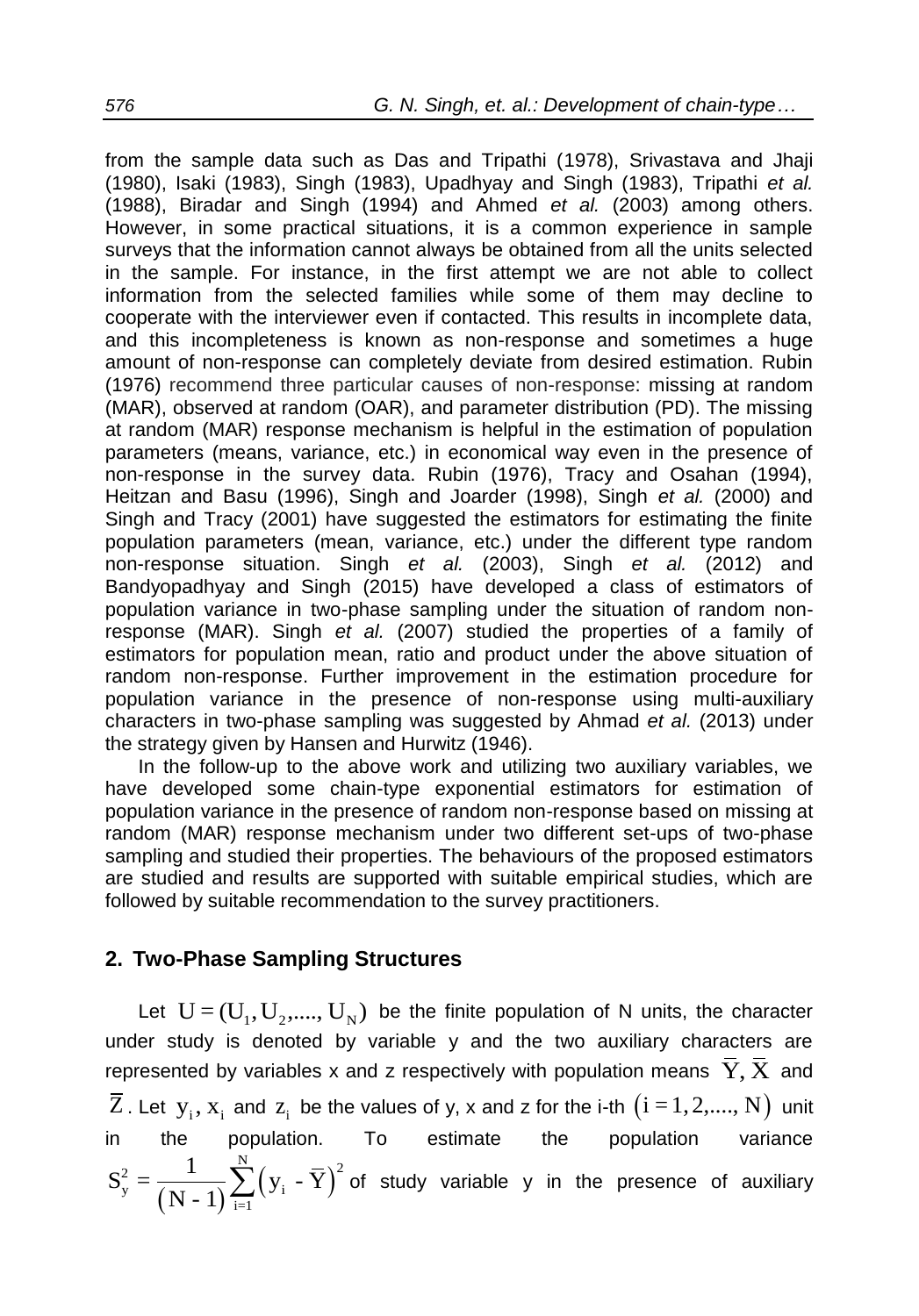characters x and z, where the population variance  $(N-1)$  $(x_i - X)$  $X_{\rm x}^2 = \frac{1}{\left(N-1\right)} \sum_{i=1}^N \left(X_i - \overline{X}\right)^2$  $S_{x}^{2} = \frac{1}{(N-1)} \sum_{i=1}^{N} (x_{i} - \overline{X})^{2}$  of

x is unknown but the information on z is available for all the units of population, we use the following two-phase sampling scheme. To furnish estimate of population variance  $S_x^2$  of auxiliary variable x, a first phase sample  $S'$  of size n is drawn by simple random sampling without replacement (SRSWOR) scheme from the entire population U and observed for the auxiliary characters x and z to estimate  $S_x^2$ . Further, a second phase sample S of size m (m <n) is drawn from the first phase sample by the method of simple random sampling without replacement and information on the study variable y and x is gathered.

**Case-I:** Second phase sample S is drawn as a subsample of the first phase sample  $(i.e.S\!\subset\!S').$ 

**Case-II:** Second phase sample S is drawn independently of the first phase sample S' (i.e.S  $\subset$  S').

### **3. Non-Response Probability Model**

If random non-response situations occur at the second phase sample S of size m and  $r\{r = 0, 1, ..., (m - 2)\}\)$  denotes the numbers of sampling units on which information could not be obtained due to random non-response, then the observations of the respective variables on which the random non-response occur can be taken from the remaining responding (m - r) units of the second phase sample. Since we are considering the problem of unbiased estimation of finite population variance  $S_y^2$ , therefore it is assumed that r is less than  $(m-1)$ , i.e.  $0 \le r \le (m - 2)$  and p stands for the probability of non-response among the  $(m - 2)$  possible values of non-response, hence r is following discrete distribution; see Singh and Joarder (1998).

$$
P(r) = \frac{(m-r)}{mq+2p}^{m-2}C_r p^r q^{m-2-r}, \ r = 0, 1, \dots, (m-2)
$$
 (1)

where  $q = (1 - p)$ .

Here  ${}^{m-2}C_r$  denotes the total number of ways of obtaining r non-response out of total possible  $\,(\mathrm{m}$  -  $2)\,$  non-response.

Hence, from now onwards, we use the following notations:

 $\overline{\mathrm{Y}}$  : The population mean of study variable y.

 $\overline{X}, \overline{Z}$ : The population means of auxiliary variables x and z respectively.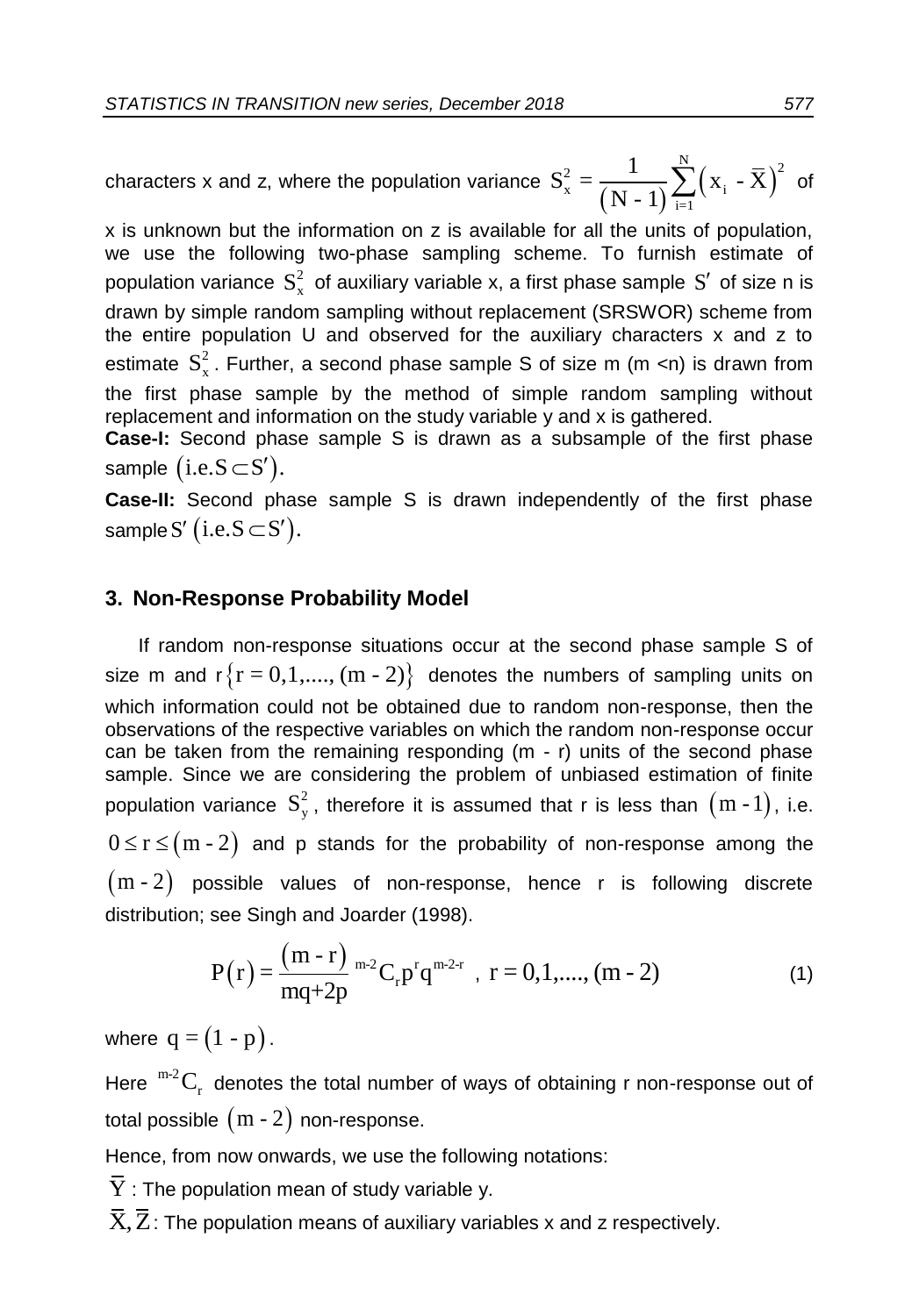$\overline{\mathrm{y}}_{\mathrm{m}},\overline{\mathrm{x}}_{\mathrm{n}},\overline{\mathrm{z}}_{\mathrm{m}},\overline{\mathrm{z}}_{\mathrm{n}}$  : The sample means of the respective variables based on the sample sizes shown in the suffices.

$$
\overline{y}^*_m = \frac{1}{\left(m - r\right)}\sum_{i = 1}^{m\text{-r}} y_i \text{ , } \overline{x}^*_m = \frac{1}{\left(m - r\right)}\sum_{i = 1}^{m\text{-r}} x_i \text{ and } \overline{z}^*_m = \frac{1}{\left(m - r\right)}\sum_{i = 1}^{m\text{-r}} z_i \text{ : The sample}
$$

means of the respective variables based on the responding part of the second phase sample S.

$$
S_z^2 = \frac{1}{(N-1)} \sum_{i=1}^{N} (z_i - \overline{Z})^2
$$
: Population variance of the auxiliary variable z.

 $(m-1)$  $=\frac{1}{(m-1)}\sum_{i}(y_i - \overline{y}_m)$  $\frac{2}{y_{\rm m}} = \frac{1}{(m-1)} \sum_{i=1}^{m} (y_i - \overline{y}_{\rm m})^2$  $s_{y_m}^2 = \frac{1}{(m-1)} \sum_{i=1}^{m} (y_i - \overline{y}_m)^2$  : Sample variance of the study variable y based on

sample of size m.

 $m$   $\lambda$ <sub>n</sub>  $s_{x_m}^2, s_{x_n}^2, s_{z_m}^2$ 2  $s_{z_m}^2$  and  $s_{z_n}^2$ 2  $s_{z_n}^2$ : Sample variance of the auxiliary characters x and z respectively based on the respective sample sizes shown in their subscripts.

 $\sum_{m}^{2} = \frac{1}{(m-r-1)} \sum_{i=1}^{r} (y_i - \overline{y}_m^*)$ \*2  $\frac{1}{\sqrt{2}} \sum_{i=1}^{m-r}$  $y_{\rm m}^{\rm v} = \frac{1}{(m-r-1)} \sum_{\rm i=1}^{n} (y_{\rm i} - \overline{y}_{\rm m}^*)$  $S^{*2}_{y_m} = \frac{1}{(m-r-1)} \sum_{i=1}^{m-r} (y_i - \overline{y}_m^*)$ : Sample variance of the study variable y based

on the responding part of the second phase sample S.

 $S^{*2}_{x_m}$  and  $S^{*2}_{z_m}$ : Sample variance of the auxiliary characters x and z respectively based on the responding part and sample sizes shown in their subscripts.

### **4. Proposed Strategies**

Following the work of Isaki (1983) and utilizing information on an auxiliary variable x with unknown $S_x^2$ , one may propose the ratio type estimator of population variance  $\, \text{S}_{\text{y}}^2 \,$  in two-phase sampling as

$$
t_R = s_{y_m}^2 \frac{s_{x_n}^2}{s_{x_m}^2}
$$
 (2)

Singh and Joarder (1998) have proposed ratio type estimators at the second phase Sample S under random non-response different situation as presented below.

**(i)** If random non-response occurs only on study variable y at the second phase and the population variance  $S_x^2$  of auxiliary variable x is unknown, then the estimator may be defined as

$$
t_1 = s_{y_m}^{*2} \frac{s_{x_n}^2}{s_{x_m}^2}
$$
 (3)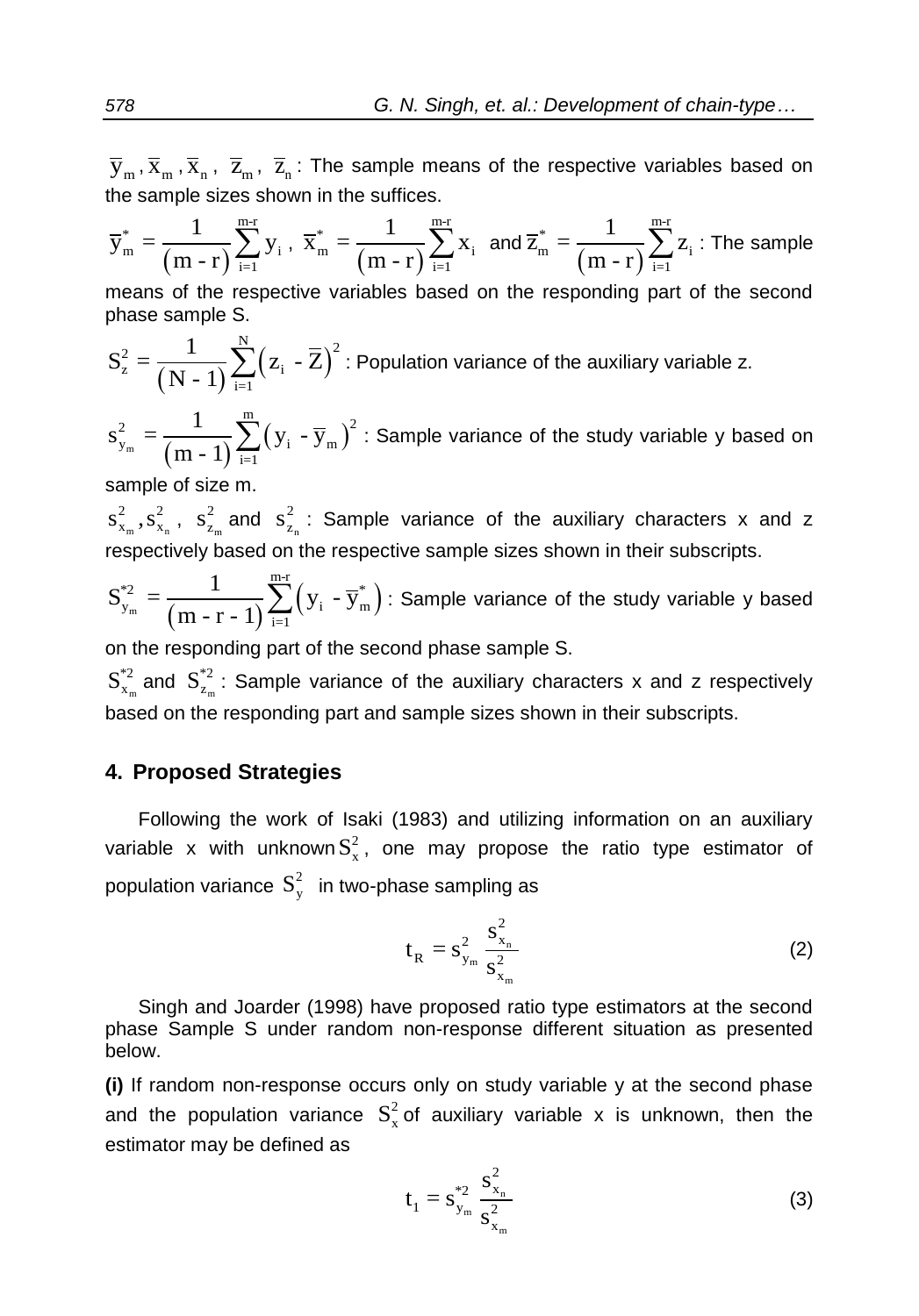**(ii)** If random non-response occurs on both variables y and x and the population variance  $S_x^2$  of auxiliary variable x is unknown, then the estimator may be defined as

$$
t_2 = s_{y_m}^{*2} \frac{s_{x_n}^2}{s_{x_m}^{*2}}
$$
 (4)

**(iii)** In this situation, we consider that random non-response occurs on study variable y as well as auxiliary variables x and z at the second phase sample S and the population variance  $S_z^2$  of auxiliary variable z is unknown, then the estimator may be defined as

$$
t_3 = s_{y_m}^{*2} \frac{s_{x_n}^2}{s_{x_m}^{*2}} \frac{s_{z_n}^2}{s_{z_m}^{*2}}
$$
 (5)

**(iv)** In this situation, we assume that random non-response occurs on study variable y as well as auxiliary variable z at the second phase sample S and the population variance  $S_z^2$  of auxiliary variable z is unknown, then the estimator may be defined as

$$
t_{4} = s_{y_{m}}^{*2} \frac{s_{x_{n}}^{2}}{s_{x_{m}}^{2}} \frac{s_{z_{n}}^{2}}{s_{z_{m}}^{*2}}
$$
 (6)

Following the above suggestions, it is assumed that a complete response situation occurs at the first phase sample S' while non-response situation occurs over all variables y, x and z or in different way in the second phase sample S. We have developed different chain-type exponential estimators of population variance  $S_y^2$  in two-phase sampling design when the population variance  $S_x^2$  of auxiliary variable x is unknown, which may be useful for real life situations such as **(i)**. In the household survey, we considered household size as the auxiliary variable for the estimation of family expenditures. Information may be obtained completely on family size, while there may be random non-response on household expenditure **(ii)**. In the agricultural survey, expenditures of fertilizer or pesticides on crop may be used as the auxiliary variable for estimating the production of crop. There may be random non-response on both the variables. We have presented the following strategies I-IV for handling the above real life situations:

**Strategies I:** In this situation, we assume that the information on variable y could not be obtained for r units while the complete information on variable x is available at the second phase sample S and the population variance  $S_z^2$  of auxiliary variable z is known. Then, the estimators of finite population variance  $\,{\rm S}_{\rm y}^2\,$ may be obtained as:

$$
T_1 = \frac{s_{y_m}^{*2}}{s_{x_m}^2} s_{x_n}^2 exp\left\{\frac{S_z^2 - s_{z_n}^2}{S_z^2 + s_{z_n}^2}\right\}
$$
(7)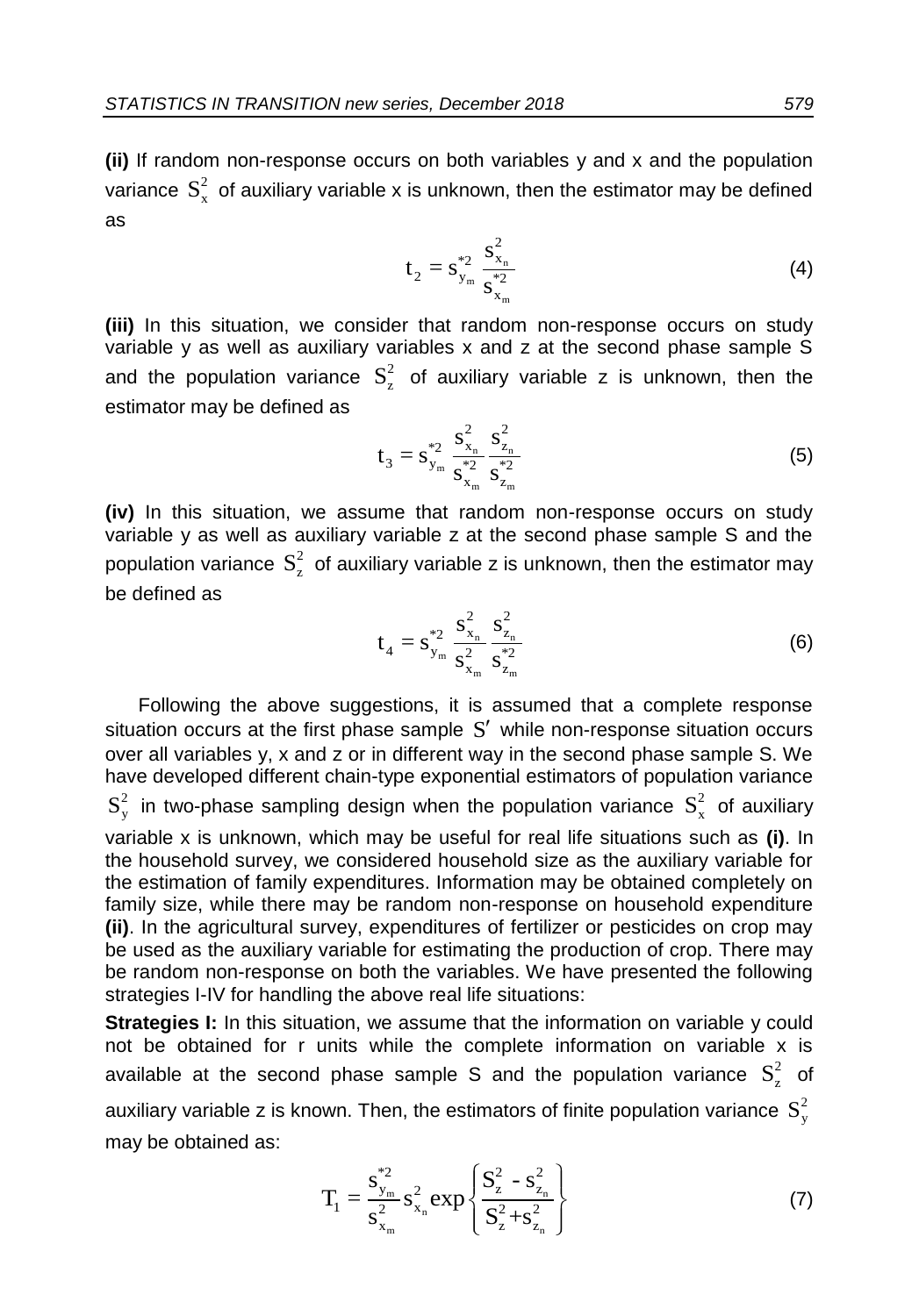$$
T_2 = s_{y_m}^{*2} exp \left\{ \frac{s_{x_n}^2 - s_{x_m}^2}{s_{x_n}^2 + s_{x_m}^2} \right\} \left( \frac{S_z^2}{s_{z_n}^2} \right)
$$
 (8)

**Strategies II:** When random non-response occurs on the study variable y as well as auxiliary variable x at the second phase sample S and the population variance  $S_z^2$  of auxiliary variable z is known. Then, the estimators of finite population variance  $S_y^2$  may be defined as:

$$
T_3 = \frac{s_{y_m}^{*2}}{s_{x_m}^{*2}} s_{x_n}^2 \exp\left\{\frac{S_2^2 - s_{z_n}^2}{S_2^2 + s_{z_n}^2}\right\}
$$
(9)

$$
T_4 = s_{y_m}^{*2} \exp \left\{ \frac{s_{x_n}^2 - s_{x_m}^{*2}}{s_{x_n}^2 + s_{x_m}^{*2}} \right\} \left( \frac{S_z^2}{s_{z_n}^2} \right)
$$
(10)

**Strategies III:** In this situation, it is considered that the random non-response occurs on the study variable y as well as on the auxiliary variables x and z in the second phase sample S and the population variance  $S_z^2$  of the auxiliary variable z is unknown. Then, the estimators of finite population variance  $S_{y}^{2}$  may be defined as:

$$
T_{5} = \frac{s_{y_{m}}^{*2}}{s_{x_{m}}^{*2}} s_{x_{n}}^{2} exp\left\{\frac{s_{z_{n}}^{2} - s_{z_{m}}^{*2}}{s_{z_{n}}^{2} + s_{z_{m}}^{*2}}\right\}
$$
(11)

$$
T_6 = s_{y_m}^{*2} exp \left\{ \frac{s_{x_n}^2 - s_{x_m}^{*2}}{s_{x_n}^2 + s_{x_m}^{*2}} \right\} \left( \frac{s_{z_n}^2}{s_{z_m}^{*2}} \right)
$$
(12)

**Strategies IV:** In this situation, we assume that the random non-response occurs on the study variable y and the auxiliary variable z with unknown population variance  $S_z^2$  while the complete information on the auxiliary variable x is available.

Then, the estimators of finite population variance 
$$
S_y^2
$$
 may be obtained as:

$$
T_7 = \frac{s_{y_m}^{\ast 2}}{s_{x_m}^2} s_{x_n}^2 \exp\left\{\frac{s_{z_n}^2 - s_{z_m}^{\ast 2}}{s_{z_n}^2 + s_{z_m}^{\ast 2}}\right\}
$$
(13)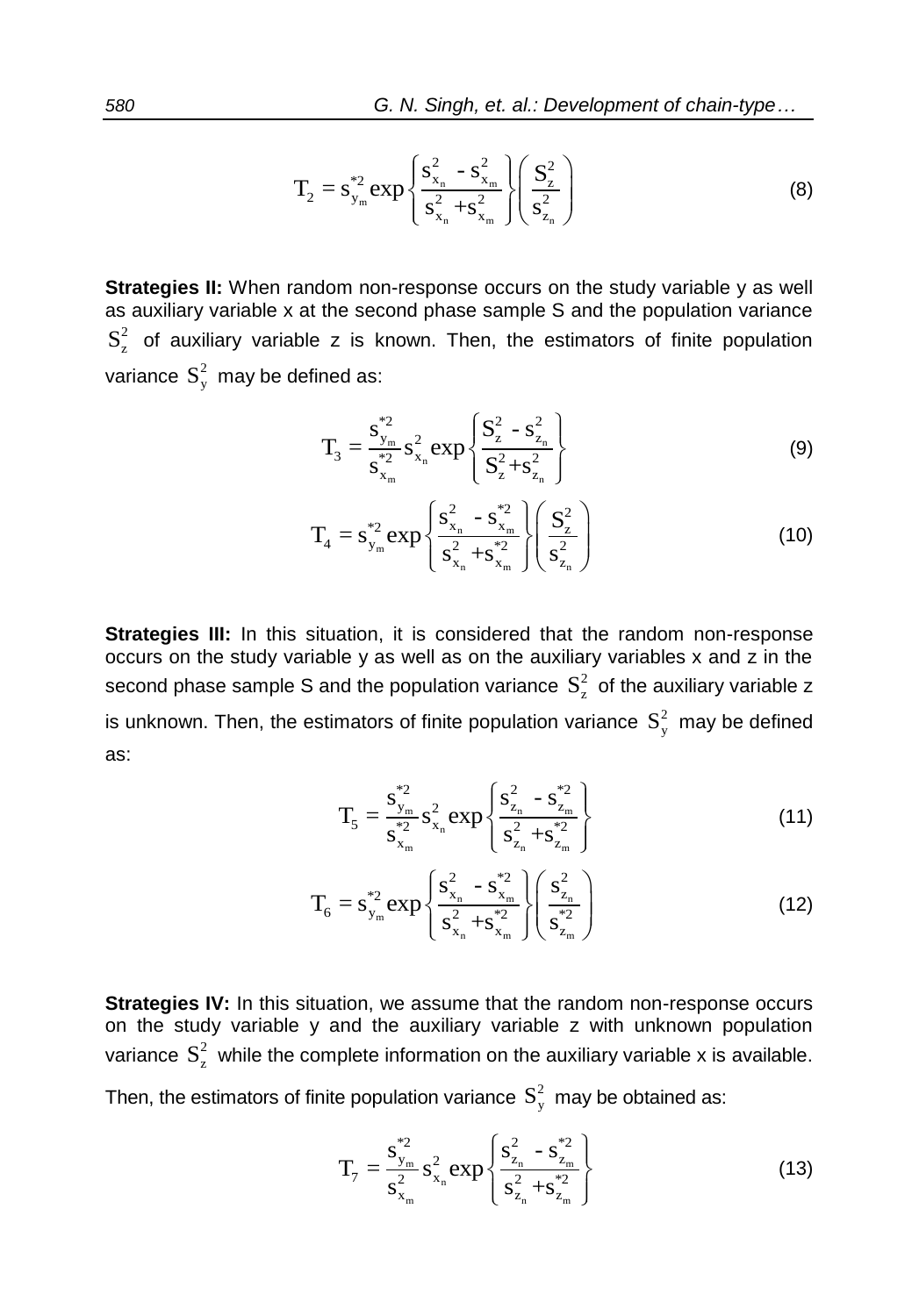$$
T_8 = s_{y_m}^{*2} exp \left\{ \frac{s_{x_n}^2 - s_{x_m}^2}{s_{x_n}^2 + s_{x_m}^2} \right\} \left( \frac{s_{z_n}^2}{s_{z_m}^{*2}} \right)
$$
(14)

## **5. Properties of Proposed estimators Ti (i = 1, 2,...., 8)**

In this section, we derived the bias and mean square errors of the proposed estimators  $T_i$ , (i = 1, 2,...., 8) up to the first order of approximation under large sample assumption by using the following transformations:

$$
s_{y_m}^{*2} = S_y^2 (1 + e_0), \ s_{x_m}^{*2} = S_x^2 (1 + e_1), \ s_{z_m}^{*2} = S_z^2 (1 + e_2), \ s_{x_m}^2 = S_x^2 (1 + e_3),
$$
  
\n
$$
s_{x_n}^2 = S_x^2 (1 + e_4),
$$
  
\n
$$
s_{z_n}^2 = S_z^2 (1 + e_5)
$$

Such that  $|e_i|$  < 1  $\forall$  (i = 1, 2,...., 5)

We have derived the bias and mean square errors of the proposed estimators  $T_i$ , (i = 1, 2,...., 8) separately for the cases I and II of the two-phase sampling structure defined in section 2 and present them below.

#### **5.1. Bias and Mean Square Error of proposed estimators under case I**

In this section, we have considered that the second phase sample S of size m is drawn as a subsample from the first phase sample  $S'$  of size n and we have the following results.

$$
E(e_0^2) = f^*C_0^2, E(e_1^2) = f^*C_1^2, E(e_2^2) = f^*C_2^2, E(e_3^2) = f_1C_1^2,
$$
  
\n
$$
E(e_4^2) = f_2C_1^2, E(e_5^2) = f_2C_2^2, E(e_0e_1) = f^* \rho_{01}C_0C_1,
$$
  
\n
$$
E(e_0e_2) = f^* \rho_{02}C_0C_2, E(e_0e_3) = f_1 \rho_{01}C_0C_1, E(e_0e_4) = f_2 \rho_{01}C_0C_1,
$$
  
\n
$$
E(e_0e_5) = f_2 \rho_{02}C_0C_2, E(e_1e_2) = f^* \rho_{12}C_1C_2, E(e_1e_3) = f_1C_1^2,
$$
  
\n
$$
E(e_1e_4) = f_2C_1^2, E(e_1e_5) = f_2 \rho_{12}C_1C_2, E(e_2e_3) = f_1 \rho_{12}C_1C_2,
$$
  
\n
$$
E(e_2e_4) = f_2 \rho_{12}C_1C_2, E(e_2e_5) = f_2C_2^2, E(e_3e_4) = f_2C_1^2,
$$
  
\n
$$
E(e_3e_5) = f_2 \rho_{12}C_1C_2, E(e_4e_5) = f_2 \rho_{12}C_1C_2
$$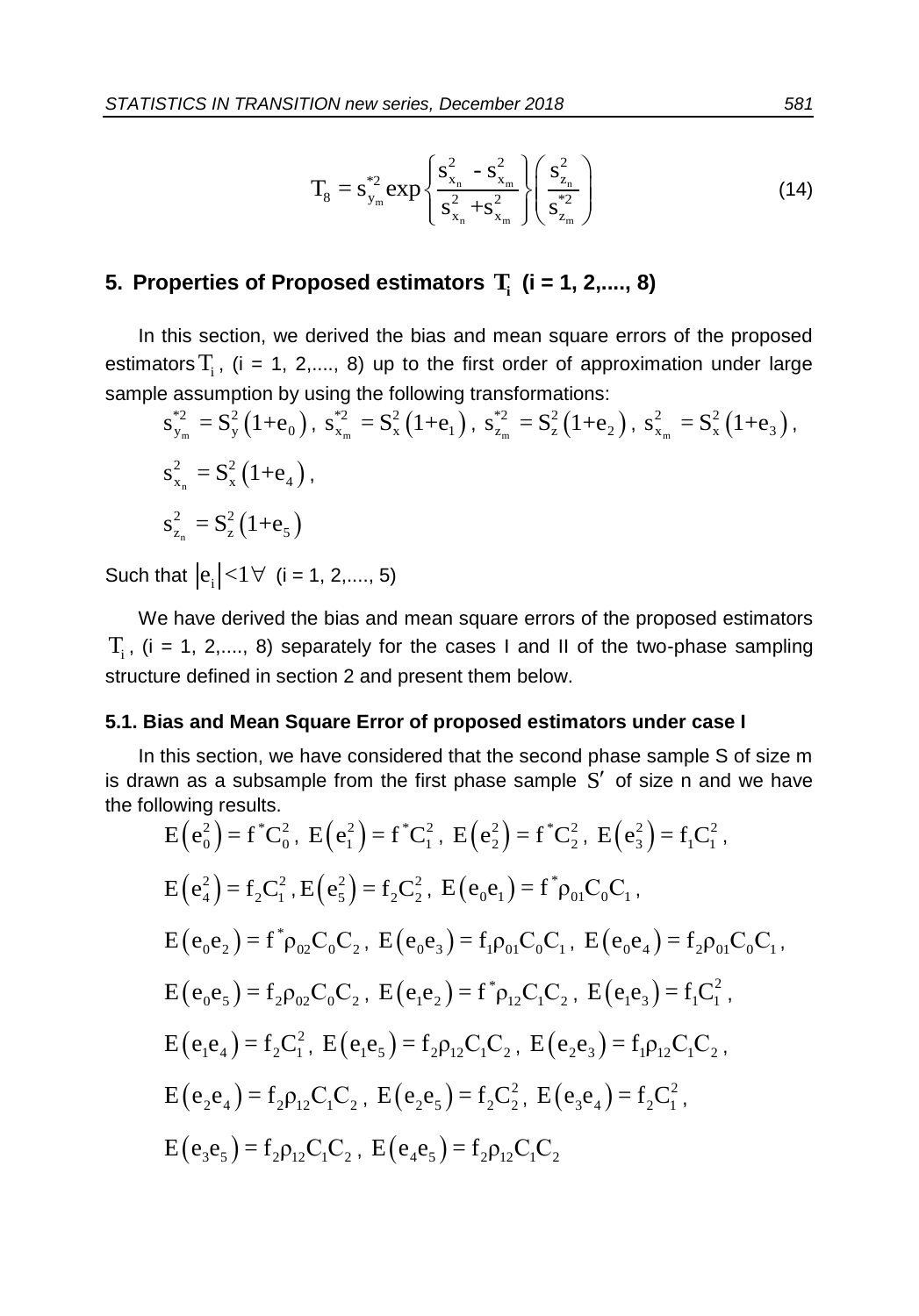where 
$$
f^* = \left(\frac{1}{mq+2p} - \frac{1}{N}\right), f_1 = \left(\frac{1}{m} - \frac{1}{N}\right), f_2 = \left(\frac{1}{n} - \frac{1}{N}\right),
$$
  
\n $f_3 = \left(\frac{1}{m} - \frac{1}{n}\right), f' = \left(\frac{1}{mq+2p} - \frac{1}{n}\right),$   
\n $\mu_{rst} = E\left[\left(y_i - \overline{Y}\right)^r \left(x_i - \overline{X}\right)^s \left(z_i - \overline{Z}\right)^t\right]; (r, s, t) \ge 0$  are integers,  
\n $\lambda_{rst} = \mu_{rst} / \left(\mu_{200}^{r/2} \mu_{020}^{s/2} \mu_{002}^{t/2}\right), C_0 = \sqrt{\lambda_{400} - 1}, C_1 = \sqrt{\lambda_{040} - 1},$   
\n $C_2 = \sqrt{\lambda_{004} - 1}, \rho_{01} = \left(\lambda_{220} - 1\right) / \sqrt{\lambda_{400} - 1} \left(\lambda_{040} - 1\right),$   
\n $\rho_{02} = \left(\lambda_{202} - 1\right) / \sqrt{\lambda_{400} - 1} \left(\lambda_{004} - 1\right),$   
\n $\rho_{12} = \left(\lambda_{022} - 1\right) / \sqrt{\lambda_{040} - 1} \left(\lambda_{004} - 1\right).$ 

From the above expectations, it is to be noted that:

(a) If  $p = 0$  (there is absence of non-response), the above expected values coincide with the usual results.

(b)  $\rho_{01}$  is the correlation coefficient between  $(g - \overline{Y})^2$  and  $(x - \overline{X})^2$ . Similarly,  $\rho_{12}$  is the correlation coefficient between  $\left(x$  -  $\overline{X}\right)^2$  and  $\left(z$  -  $\overline{Z}\right)^2$  and  $\rho_{02}$  is the correlation coefficient between  $\left(\, {\rm y}$  -  $\overline{\rm Y} \, \right)^2$  and $\left( \, {\rm z}$  -  $\overline{\rm Z} \, \right)^2$  ; for instance see Upadhyaya and Singh (2006).

following forms:

Under the above transformations the estimators T<sub>i</sub>, (i = 1, 2,..., 8) take the  
wing forms:  

$$
T_1 = S_y^2 (1 + e_0) (1 + e_3)^{-1} (1 + e_4) \exp \left\{ -\frac{1}{2} e_5 \left( 1 + \frac{e_5}{2} \right)^{-1} \right\}
$$
(15)

$$
T_2 = S_y^2 (1 + e_0) (1 + e_5)^{-1} \exp \left\{ \frac{1}{2} (e_4 - e_3) \left( 1 + \frac{(e_4 + e_3)}{2} \right)^{-1} \right\}
$$
(16)

$$
T_3 = S_y^2 (1 + e_0) (1 + e_1)^{-1} (1 + e_4) exp\left\{ -\frac{1}{2} e_5 \left( 1 + \frac{e_5}{2} \right)^{-1} \right\}
$$
(17)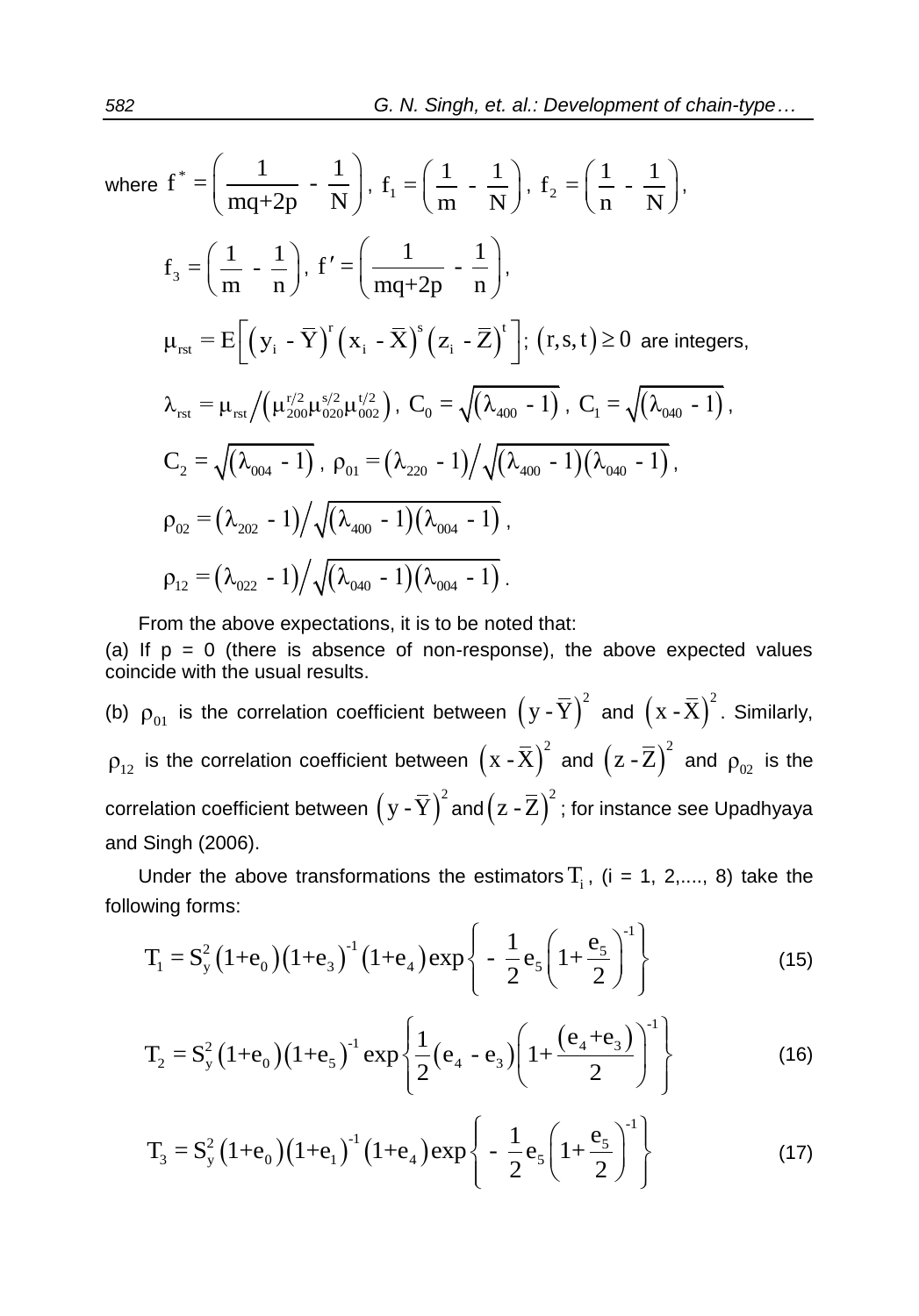AISICS IN TRANSITION new series, December 2018 583  

$$
T_4 = S_y^2 (1 + e_0) (1 + e_5)^{-1} exp \left\{ \frac{1}{2} (e_4 - e_1) \left( 1 + \frac{(e_4 + e_1)}{2} \right)^{-1} \right\}
$$
(18)

$$
I_4 = S_y (1 + e_0)(1 + e_5) \exp \left\{ \frac{1}{2} (e_4 - e_1) \left( 1 + \frac{1}{2} \right) \right\} \tag{18}
$$
\n
$$
T_5 = S_y^2 (1 + e_0)(1 + e_1)^{-1} (1 + e_4) \exp \left\{ \frac{1}{2} (e_5 - e_2) \left( 1 + \frac{(e_5 + e_2)}{2} \right)^{-1} \right\} \tag{19}
$$

$$
I_{5} = S_{y} (1+e_{0})(1+e_{1}) (1+e_{4}) exp \left\{ \frac{1}{2} (e_{5} - e_{2}) \left( 1+ \frac{e_{4} + e_{1}}{2} \right) \right\}
$$
(19)  

$$
T_{6} = S_{y}^{2} (1+e_{0}) (1+e_{2})^{-1} (1+e_{5}) exp \left\{ \frac{1}{2} (e_{4} - e_{1}) \left( 1+ \frac{(e_{4} + e_{1})}{2} \right)^{-1} \right\}
$$
(20)

$$
I_6 = S_y (1 + e_0)(1 + e_2) (1 + e_5) \exp \left\{ \frac{1}{2} (e_4 - e_1) \left( 1 + \frac{e_2}{2} \right) \right\} \tag{20}
$$
  

$$
T_7 = S_y^2 (1 + e_0) (1 + e_3)^{-1} (1 + e_4) \exp \left\{ \frac{1}{2} (e_5 - e_2) \left( 1 + \frac{(e_5 + e_2)}{2} \right)^{-1} \right\} \tag{21}
$$

$$
I_{7} = S_{y}^{2} (1 + e_{0})(1 + e_{3}) (1 + e_{4}) exp \left\{ \frac{1}{2} (e_{5} - e_{2}) \left( 1 + \frac{1}{2} \right) \right\}
$$
(21)  

$$
T_{8} = S_{y}^{2} (1 + e_{0}) (1 + e_{2})^{-1} (1 + e_{5}) exp \left\{ \frac{1}{2} (e_{4} - e_{3}) \left( 1 + \frac{(e_{4} + e_{3})}{2} \right)^{-1} \right\}
$$
(22)

Now, we expand the right-hand side of equation (15) binomially, up to the first order of approximations, and we have the following expression of the estimator  $T_{1}$  as: Now, we expand the right-hand side of equation (15) binomially, up to the first<br>order of approximations, and we have the following expression of the estimator<br> $T_1$  as:<br> $T_1 = S_y^2 \left[ 1 + e_0 - e_3 + e_4 - \frac{1}{2} e_5 + e_3^2 + \frac{3}{8} e$ 

order of approximations, and we have the following expression of the estimator  
\nT<sub>1</sub> as:  
\n
$$
T_1 = S_y^2 \left[ 1 + e_0 - e_3 + e_4 - \frac{1}{2} e_5 + e_3^2 + \frac{3}{8} e_5^2 - e_0 e_3 + e_0 e_4 - e_3 e_4 - \frac{1}{2} (e_0 e_5 - e_3 e_5 + e_4 e_5) \right]
$$
\n(23)

Similarly, we can express the right-hand side of equations (16)-(22) up to the first order of approximations, and we have the expression of the estimators  $T_i$  , (i = 2, 3,...., 8).

Taking expectations on both sides of the equation (23) and similarly processing for equations (16)-(22) and then using the expected values of  $e_i$  (i = 0, 1,...., 5), we obtain the bias B(.) and mean square errors M(.) of estimators  $T_i$  (i = botain the blas B(.) and mean square errors M(.) or es<br>to the first order of approximations as:<br> $\begin{bmatrix} 1 & 3 \ 1 & 2 & -1 \end{bmatrix}$ 

1,..., 5) , we obtain the bias B(.) and mean square errors M(.) of estimators I<sub>i</sub> (1 =  
1, 2,..., 8) up to the first order of approximations as:  

$$
B(T_1) = S_y^2 \left[ f_3 C_1^2 + \frac{3}{8} f_2 C_2^2 - f_3 \rho_{01} C_0 C_1 - \frac{1}{2} f_2 \rho_{02} C_0 C_2 \right]
$$
(24)  

$$
B(T_2) = S_z^2 \left[ f_2 C_2^2 + \frac{3}{2} f_2 C_1^2 - f_2 \rho_{02} C_0 C_2 - \frac{1}{2} f_2 \rho_{01} C_0 C_1 \right]
$$
(25)

$$
B(T_2) = S_y^2 \left[ f_2 C_2^2 + \frac{3}{8} f_3 C_1^2 - f_2 \rho_{02} C_0 C_2 - \frac{1}{2} f_3 \rho_{01} C_0 C_1 \right]
$$
\n
$$
(24)
$$
\n
$$
B(T_2) = S_y^2 \left[ f_2 C_2^2 + \frac{3}{8} f_3 C_1^2 - f_2 \rho_{02} C_0 C_2 - \frac{1}{2} f_3 \rho_{01} C_0 C_1 \right]
$$

$$
B(T_3) = S_y^2 \left[ fC_1^2 + \frac{3}{8} f_2 C_2^2 - f\rho_{01} C_0 C_1 - \frac{1}{2} f_2 \rho_{02} C_0 C_2 \right]
$$
\n(25)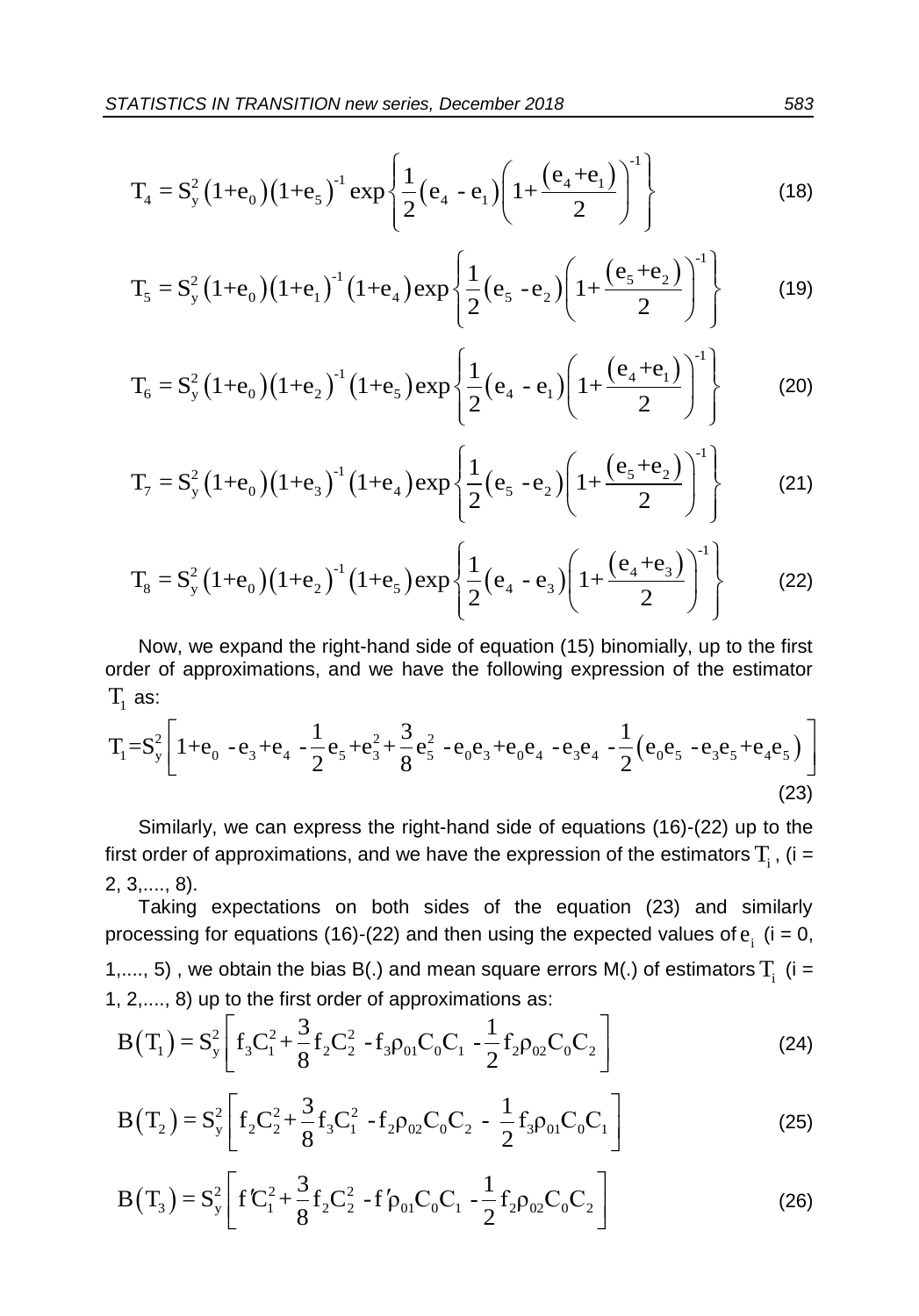$$
B(T_4) = S_y^2 \left[ f_2 C_2^2 + \frac{3}{8} f C_2^2 - f_2 \rho_{02} C_0 C_2 - \frac{1}{2} f' \rho_{01} C_0 C_1 \right]
$$
 (27)

$$
B(T_4) = S_y^2 \left[ f_2 C_2^2 + \frac{1}{8} f C_2^2 - f_2 \rho_{02} C_0 C_2 - \frac{1}{2} f' \rho_{01} C_0 C_1 \right]
$$
(27)  

$$
B(T_5) = S_y^2 \left[ f C_1^2 + \frac{3}{8} f C_2^2 - f' \rho_{01} C_0 C_1 - \frac{1}{2} f' C_2 (\rho_{02} C_0 - \rho_{12} C_1) \right]
$$
(28)

$$
B(T_5) = S_y^2 \left[ fC_1^2 + \frac{1}{8} fC_2^2 - f' \rho_{01} C_0 C_1 - \frac{1}{2} f C_2 (\rho_{02} C_0 - \rho_{12} C_1) \right]
$$
(28)  

$$
B(T_6) = S_y^2 \left[ f C_2^2 + \frac{3}{8} f C_1^2 - f' \rho_{02} C_0 C_2 - \frac{1}{2} f' C_1 (\rho_{01} C_0 - \rho_{12} C_2) \right]
$$
(29)

$$
B(T_6) = S_y^2 \left[ f C_2^2 + \frac{3}{8} f C_1^2 - f \rho_{02} C_0 C_2 - \frac{1}{2} f C_1 (\rho_{01} C_0 - \rho_{12} C_2) \right]
$$
(29)  

$$
B(T_7) = S_y^2 \left[ f_3 C_1^2 + \frac{3}{8} f C_2^2 - f_3 \rho_{01} C_0 C_1 - \frac{1}{2} f \rho_{02} C_0 C_2 + \frac{1}{2} f_3 \rho_{12} C_1 C_2 \right]
$$
(30)

$$
B(T_7) = S_y^2 \left[ f_3 C_1^2 + \frac{3}{8} f C_2^2 - f_3 \rho_{01} C_0 C_1 - \frac{1}{2} f \rho_{02} C_0 C_2 + \frac{1}{2} f_3 \rho_{12} C_1 C_2 \right]
$$
(30)  

$$
B(T_8) = S_y^2 \left[ f C_2^2 + \frac{3}{8} f_3 C_1^2 - f' \rho_{02} C_0 C_2 - \frac{1}{2} f_3 C_1 \left( \rho_{01} C_0 - \rho_{12} C_2 \right) \right]
$$
(31)  

$$
M(T_1) = S_y^4 \left[ f^* C_0^2 + f_3 C_1^2 + \frac{1}{2} f_3 C_2^2 - 2 f_3 \rho_{01} C_0 C_1 - f_2 \rho_{02} C_0 C_2 \right]
$$
(32)

$$
M(T_1) = S_y^4 \left[ f^* C_0^2 + f_3 C_1^2 + \frac{1}{4} f_2 C_2^2 - 2 f_3 \rho_{01} C_0 C_1 - f_2 \rho_{02} C_0 C_2 \right]
$$
(32)  

$$
M(T_2) = S_y^4 \left[ f^* C_0^2 + f_2 C_2^2 + \frac{1}{4} f_3 C_1^2 - f_3 \rho_{01} C_0 C_1 - 2 f_2 \rho_{02} C_0 C_2 \right]
$$
(33)

$$
M(T_2) = S_y^4 \left[ f^* C_0^2 + f_2 C_2^2 + \frac{1}{4} f_3 C_1^2 - f_3 \rho_{01} C_0 C_1 - 2 f_2 \rho_{02} C_0 C_2 \right]
$$
(33)

$$
M(T_2) = S_y \left[ f C_0^2 + f_2 C_2^2 + \frac{1}{4} f_3 C_1^2 - f_3 \rho_{01} C_0 C_1 - 2 f_2 \rho_{02} C_0 C_2 \right]
$$
(33)  

$$
M(T_3) = S_y^4 \left[ f^* C_0^2 + f C_1^2 + \frac{1}{4} f_2 C_2^2 - 2 f' \rho_{01} C_0 C_1 - f_2 \rho_{02} C_0 C_2 \right]
$$
(34)

$$
M(I_3) = S_y \left[ f C_0^2 + f C_1^2 + \frac{1}{4} f_2 C_2^2 - 2f \rho_{01} C_0 C_1 - f_2 \rho_{02} C_0 C_2 \right]
$$
(34)  

$$
M(T_4) = S_y^4 \left[ f^* C_0^2 + f_2 C_2^2 + \frac{1}{4} f C_1^2 - f' \rho_{01} C_0 C_1 - 2f_2 \rho_{02} C_0 C_2 \right]
$$
(35)

$$
M(T_4) = S_y^4 \left[ f^* C_0^2 + f_2 C_2^2 + \frac{1}{4} f C_1^2 - f' \rho_{01} C_0 C_1 - 2 f_2 \rho_{02} C_0 C_2 \right]
$$
(35)  

$$
M(T_5) = S_y^4 \left[ f^* C_0^2 + f C_1^2 + \frac{1}{4} f C_2^2 - f' \rho_{02} C_0 C_2 + f' \rho_{12} C_1 C_2 - 2 f' \rho_{01} C_0 C_1 \right]
$$
(36)

$$
M(T_5) = S_y^4 \left[ f^* C_0^2 + f C_1^2 + \frac{1}{4} f C_2^2 - f' \rho_{02} C_0 C_2 + f' \rho_{12} C_1 C_2 - 2 f' \rho_{01} C_0 C_1 \right] (36)
$$
  

$$
M(T_6) = S_y^4 \left[ f^* C_0^2 + f C_2^2 + \frac{1}{4} f C_1^2 - f' \rho_{01} C_0 C_1 + f' \rho_{12} C_1 C_2 - 2 f' \rho_{02} C_0 C_2 \right] (37)
$$

$$
M(T_6) = S_y^4 \left[ f^* C_0^2 + f C_2^2 + \frac{1}{4} f C_1^2 - f' \rho_{01} C_0 C_1 + f' \rho_{12} C_1 C_2 - 2 f' \rho_{02} C_0 C_2 \right] \tag{37}
$$
  

$$
M(T_7) = S_y^4 \left[ f^* C_0^2 + f_3 C_1^2 + \frac{1}{4} f C_2^2 - f' \rho_{02} C_0 C_2 + f_3 \rho_{12} C_1 C_2 - 2 f_3 \rho_{01} C_0 C_1 \right] \tag{38}
$$

and

and  
\n
$$
M(T_8) = S_y^4 \left[ f^* C_0^2 + f C_2^2 + \frac{1}{4} f_3 C_1^2 - f_3 \rho_{01} C_0 C_1 + f_3 \rho_{12} C_1 C_2 - 2 f' \rho_{02} C_0 C_2 \right]
$$
\n(39)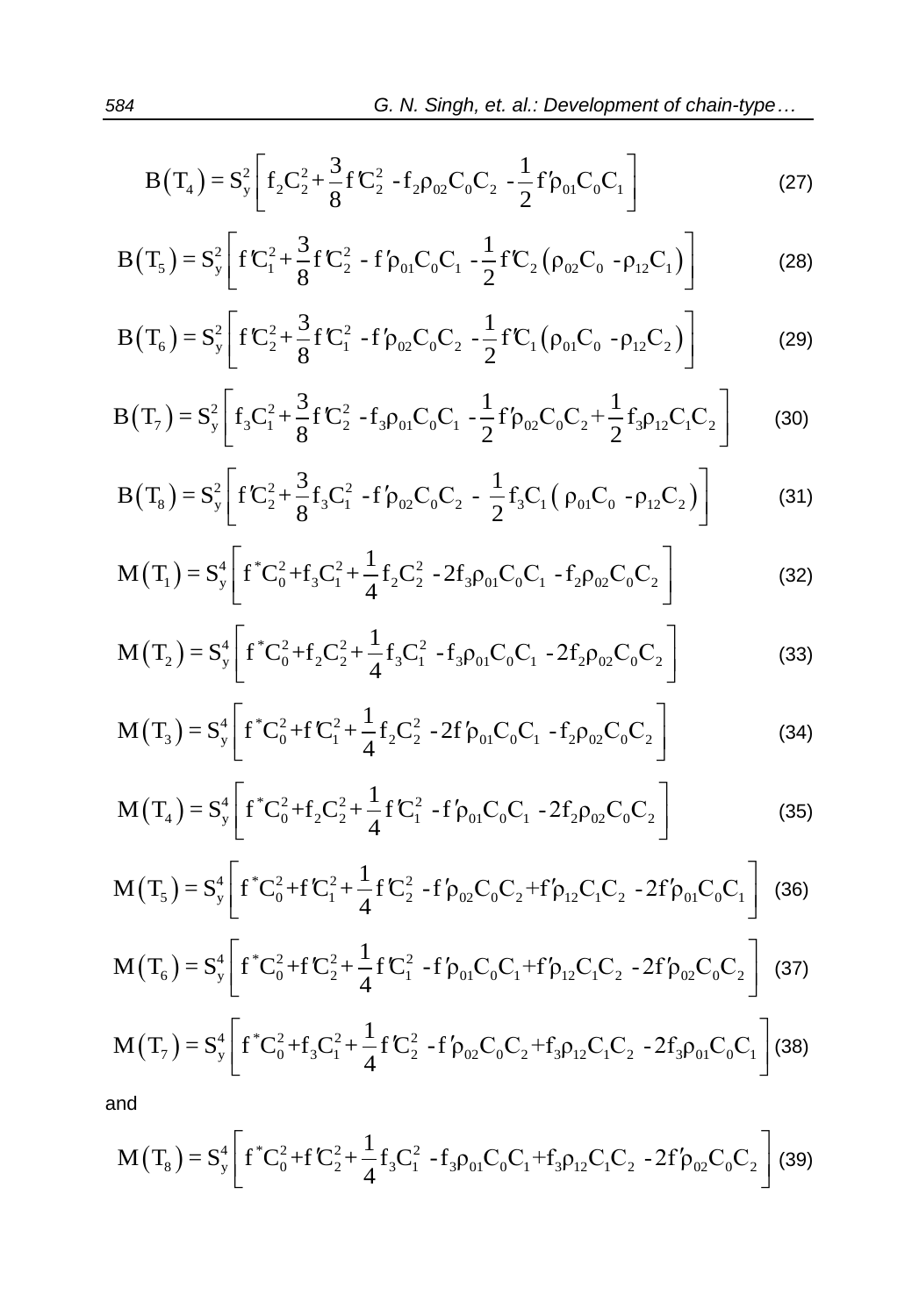#### **5.2. Bias and Mean Square Error of proposed estimators under case II**

If the second phase sample S is drawn independently of the first phase sample  $S'$ , then we have the following results.

$$
E(e_0^2) = f^*C_0^2, E(e_1^2) = f^*C_1^2, E(e_2^2) = f^*C_2^2, E(e_3^2) = f_1C_1^2, E(e_4^2) = f_2C_1^2
$$
  
\n
$$
E(e_5^2) = f_2C_2^2, E(e_0e_1) = f^* \rho_{01}C_0C_1, E(e_0e_2) = f^* \rho_{02}C_0C_2,
$$
  
\n
$$
E(e_0e_3) = f_1 \rho_{01}C_0C_1, E(e_1e_2) = f^* \rho_{12}C_1C_2, E(e_1e_3) = f_1C_1^2,
$$
  
\n
$$
E(e_2e_3) = f_1 \rho_{12}C_1C_2, E(e_4e_5) = f_2 \rho_{12}C_1C_2
$$
  
\n
$$
E(e_0e_4) = E(e_0e_5) = E(e_1e_4) = E(e_1e_5) = E(e_2e_4) = E(e_2e_5) = E(e_3e_4) = E(e_3e_5) = 0
$$

Proceeding as section 5.1 and using the expected value as section 5.2, we have derived the expressions for bias B(.) and mean square errors M(.) of the

proposed estimators T<sub>i</sub> (i = 1, 2,..., 8) to the first order of approximations as:  
\n
$$
B(T_1) = S_y^2 \left[ f_1 C_1^2 + \frac{3}{8} f_2 C_2^2 - f_1 \rho_{01} C_0 C_1 - \frac{1}{2} f_2 \rho_{02} C_0 C_2 \right]
$$
\n(40)  
\n
$$
B(T_2) = S_y^2 \left[ f_2 C_2^2 + \frac{1}{2} C_1^2 (3f_1 - f_2) - \frac{1}{2} (f_1 \rho_{01} C_0 C_1 + f_2 \rho_{12} C_1 C_2) \right]
$$

$$
B(T_1) = S_y^2 \left[ f_1 C_1^2 + \frac{1}{8} f_2 C_2^2 - f_1 \rho_{01} C_0 C_1 - \frac{1}{2} f_2 \rho_{02} C_0 C_2 \right]
$$
(40)  

$$
B(T_2) = S_y^2 \left[ f_2 C_2^2 + \frac{1}{8} C_1^2 (3f_1 - f_2) - \frac{1}{2} (f_1 \rho_{01} C_0 C_1 + f_2 \rho_{12} C_1 C_2) \right]
$$
(41)

$$
B(T_3) = S_y^2 \left[ f^* C_1^2 + \frac{3}{8} f_2 C_2^2 - f^* \rho_{01} C_0 C_1 - \frac{1}{2} f_2 \rho_{12} C_1 C_2 \right]
$$
\n
$$
B(T_3) = S_y^2 \left[ f^* C_1^2 + \frac{3}{8} f_2 C_2^2 - f^* \rho_{01} C_0 C_1 - \frac{1}{2} f_2 \rho_{12} C_1 C_2 \right]
$$
\n
$$
B(T_4) = S_y^2 \left[ f_2 C_2^2 + \frac{1}{2} C_1^2 (3f^* - f_2) - \frac{1}{2} C_1 (f^* \rho_{01} C_0 + f_2 \rho_{12} C_2) \right]
$$
\n(43)

$$
B(T_3) = S_y^2 \left[ f C_1^2 + \frac{1}{8} f_2 C_2^2 - f \rho_{01} C_0 C_1 - \frac{1}{2} f_2 \rho_{12} C_1 C_2 \right]
$$
(42)  

$$
B(T_4) = S_y^2 \left[ f_2 C_2^2 + \frac{1}{8} C_1^2 \left( 3f^* - f_2 \right) - \frac{1}{2} C_1 \left( f^* \rho_{01} C_0 + f_2 \rho_{12} C_2 \right) \right]
$$
(43)  

$$
B(T_5) = S_y^2 \left[ f^* C_1^2 + \frac{1}{8} C_2^2 \left( 3f^* - f_2 \right) - f^* \rho_{01} C_0 C_1 + \frac{1}{2} \left\{ \left( f_2 + f^* \right) \rho_{12} C_1 C_2 - f^* \rho_{02} C_0 C_2 \right\} \right]
$$

$$
B(T_4) = S_y^2 \left[ f_2 C_2^2 + \frac{1}{8} C_1^2 (3f - f_2) - \frac{1}{2} C_1 (f \rho_{01} C_0 + f_2 \rho_{12} C_2) \right]
$$
(43)  

$$
B(T_5) = S_y^2 \left[ f^* C_1^2 + \frac{1}{8} C_2^2 (3f^* - f_2) - f^* \rho_{01} C_0 C_1 + \frac{1}{2} \{ (f_2 + f^*) \rho_{12} C_1 C_2 - f^* \rho_{02} C_0 C_2 \} \right]
$$
(44)  

$$
B(T_6) = S_y^2 \left[ f^* C_2^2 + \frac{1}{8} C_1^2 (3f^* - f_2) - f^* \rho_{02} C_0 C_2 + \frac{1}{2} \{ (f_2 + f^*) \rho_{12} C_1 C_2 - f^* \rho_{01} C_0 C_1 \} \right]
$$

$$
B(T_6) = S_y^2 \left[ f^* C_2^2 + \frac{1}{8} C_1^2 (3f^* - f_2) - f^* \rho_{02} C_0 C_2 + \frac{1}{2} \{ (f_2 + f^*) \rho_{12} C_1 C_2 - f^* \rho_{01} C_0 C_1 \} \right]
$$
\n(45)  
\n
$$
B(T_7) = S_y^2 \left[ f_1 C_1^2 + \frac{1}{8} C_2^2 (3f^* - f_2) - f_1 \rho_{01} C_0 C_1 + \frac{1}{2} \{ (f_1 + f_2) \rho_{12} C_1 C_2 - f^* \rho_{02} C_0 C_2 \} \right]
$$

$$
B(T_7) = S_y^2 \left[ f_1 C_1^2 + \frac{1}{8} C_2^2 \left( 3f^* - f_2 \right) - f_1 \rho_{01} C_0 C_1 + \frac{1}{2} \left\{ \left( f_1 + f_2 \right) \rho_{12} C_1 C_2 - f^* \rho_{02} C_0 C_2 \right\} \right]
$$
\n(46)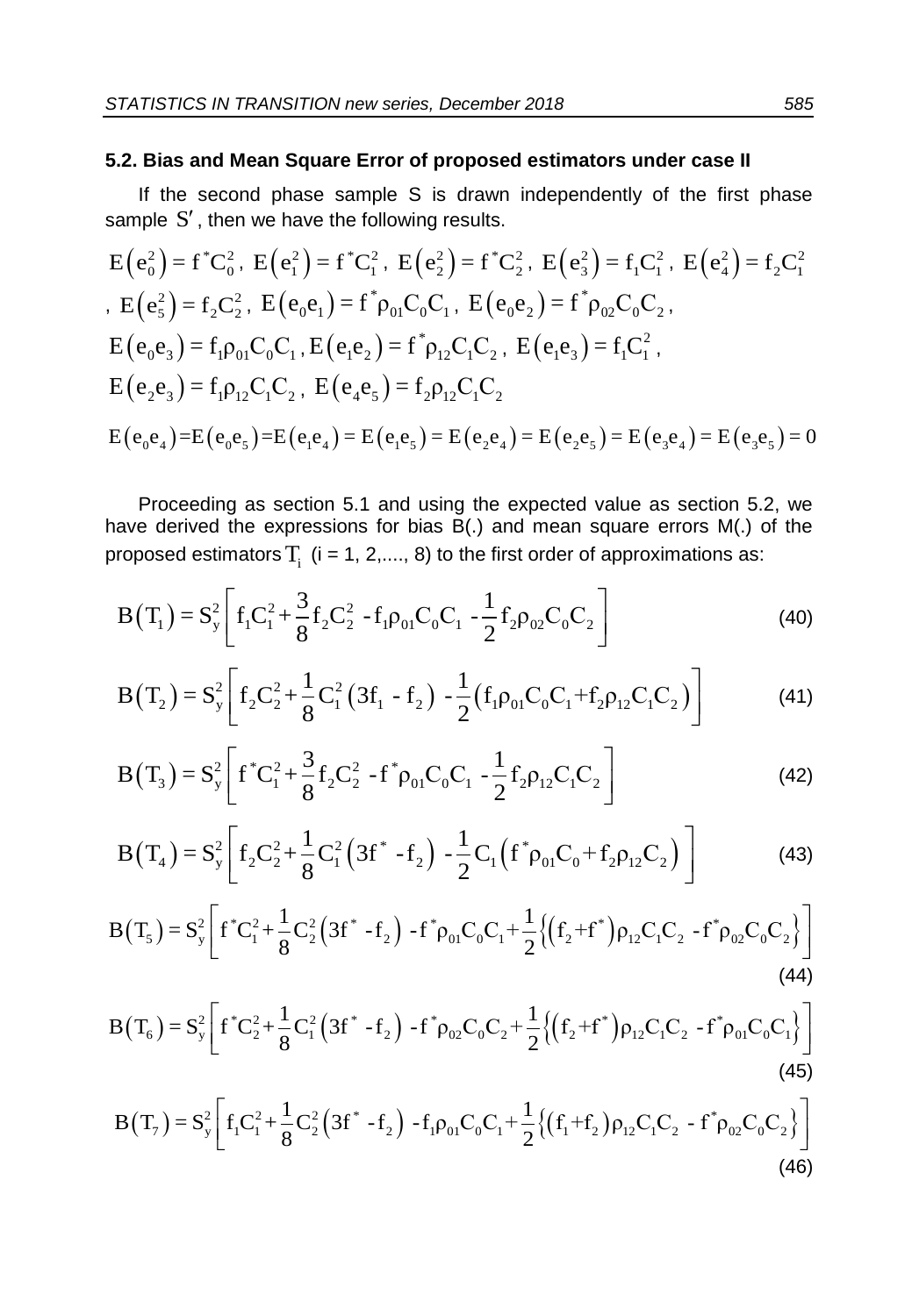86  
\nG. N. Singh, et. al.: Development of chain-type...  
\n
$$
B(T_8) = S_y^2 \left[ f^* C_2^2 + \frac{1}{8} C_1^2 (3f_1 - f_2) - f^* \rho_{02} C_0 C_2 + \frac{1}{2} \{ (f_1 + f_2) \rho_{12} C_1 C_2 - f_1 \rho_{01} C_0 C_1 \} \right]
$$
\n
$$
M(T_1) = S_y^4 \left[ f^* C_0^2 + (f_1 + f_2) C_1^2 + \frac{1}{2} f_2 C_2^2 - 2f_1 \rho_{01} C_0 C_1 - f_2 \rho_{12} C_1 C_2 \right]
$$
\n(48)

$$
M(T_1) = S_y^4 \left[ f^* C_0^2 + (f_1 + f_2) C_1^2 + \frac{1}{4} f_2 C_2^2 - 2f_1 \rho_{01} C_0 C_1 - f_2 \rho_{12} C_1 C_2 \right]
$$
(48)  

$$
M(T_2) = S_y^4 \left[ f^* C_0^2 + f_2 C_2^2 + \frac{1}{4} (f_1 + f_2) C_1^2 - f_1 \rho_{01} C_0 C_1 - f_2 \rho_{12} C_1 C_2 \right]
$$
(49)

$$
M(T_2) = S_y^4 \left[ f^* C_0^2 + f_2 C_2^2 + \frac{1}{4} (f_1 + f_2) C_1^2 - f_1 \rho_{01} C_0 C_1 - f_2 \rho_{12} C_1 C_2 \right]
$$
(49)  

$$
M(T_3) = S_y^4 \left[ f^* C_0^2 + (f^* + f_2) C_1^2 - f_1 \rho_{01} C_0 C_1 - f_2 \rho_{12} C_1 C_2 \right]
$$
(49)  

$$
M(T_3) = S_y^4 \left[ f^* C_0^2 + (f^* + f_2) C_1^2 + \frac{1}{2} f_2 C_2^2 - 2f^* \rho_{01} C_0 C_1 - f_2 \rho_{12} C_1 C_2 \right]
$$
(50)

$$
M(T_3) = S_y^4 \left[ f^* C_0^2 + (f^* + f_2) C_1^2 + \frac{1}{4} f_2 C_2^2 - 2f^* \rho_{01} C_0 C_1 - f_2 \rho_{12} C_1 C_2 \right]
$$
(49)  

$$
M(T_3) = S_y^4 \left[ f^* C_0^2 + (f^* + f_2) C_1^2 + \frac{1}{4} f_2 C_2^2 - 2f^* \rho_{01} C_0 C_1 - f_2 \rho_{12} C_1 C_2 \right]
$$
(50)  

$$
M(T_4) = S_y^4 \left[ f^* C_0^2 + f_2 C_2^2 + \frac{1}{4} (f^* + f_2) C_1^2 - f^* \rho_{01} C_0 C_1 - f_2 \rho_{12} C_1 C_2 \right]
$$

$$
M(T_4) = S_y^4 \left[ f^* C_0^2 + f_2 C_2^2 + \frac{1}{4} (f^* + f_2) C_1^2 - f^* \rho_{01} C_0 C_1 - f_2 \rho_{12} C_1 C_2 \right]
$$
\n
$$
(65)
$$
\n
$$
M(T_4) = S_y^4 \left[ f^* C_0^2 + f_2 C_2^2 + \frac{1}{4} (f^* + f_2) C_1^2 - f^* \rho_{01} C_0 C_1 - f_2 \rho_{12} C_1 C_2 \right]
$$
\n
$$
(51)
$$

$$
M(I_4) = S_y \left[ f C_0^2 + f_2 C_2^2 + \frac{1}{4} (f + f_2) C_1^2 - f \rho_{01} C_0 C_1 - f_2 \rho_{12} C_1 C_2 \right]
$$
\n
$$
(51)
$$
\n
$$
M(T_5) = S_y^4 \left[ f^* C_0^2 + \left( f^* + f_2 \right) \left( C_1^2 + \frac{1}{4} C_2^2 + \rho_{12} C_1 C_2 \right) - f^* \left( \rho_{02} C_0 C_2 + 2 \rho_{01} C_0 C_1 \right) \right]
$$
\n
$$
(52)
$$

$$
M(T_6) = S_y^4 \left[ f^* C_0^2 + (f^* + f_2) \left( C_2^2 + \frac{1}{4} C_1^2 + \rho_{12} C_1 C_2 \right) - f^* \left( \rho_{01} C_0 C_1 + 2 \rho_{02} C_0 C_2 \right) \right]
$$
\n
$$
(53)
$$
\n
$$
M(T_7) = S_y^4 \left[ f^* C_0^2 + (f_1 + f_2) \left( C_1^2 + \rho_{12} C_1 C_2 \right) + \frac{1}{4} \left( f^* + f_2 \right) C_2^2 - f^* \rho_{02} C_0 C_2 - 2 f_1 \rho_{01} C_0 C_1 \right]
$$

$$
M(T_7) = S_y^4 \left[ f^* C_0^2 + (f_1 + f_2)(C_1^2 + \rho_{12} C_1 C_2) + \frac{1}{4} (f^* + f_2) C_2^2 - f^* \rho_{02} C_0 C_2 - 2f_1 \rho_{01} C_0 C_1 \right]
$$
\n(54)

and

and  
\n
$$
M(T_8) = S_y^4 \left[ f^* C_0^2 + (f^* + f_2) C_2^2 + (f_1 + f_2) \left( \frac{1}{4} C_1^2 + \rho_{12} C_1 C_2 \right) - f_1 \rho_{01} C_0 C_1 - 2 f^* \rho_{02} C_0 C_2 \right]
$$
\n(55)

# **6. Efficiency Comparisons of the Proposed Estimators Ti (i = 1, 2,...., 8)**

In this section, we validate the performance of the proposed estimators  $T_i$  (i = 1, 2,..., 8) with to respect to the estimators such as population variance  $S_{y_m}^2$ \*2  $s_y^*$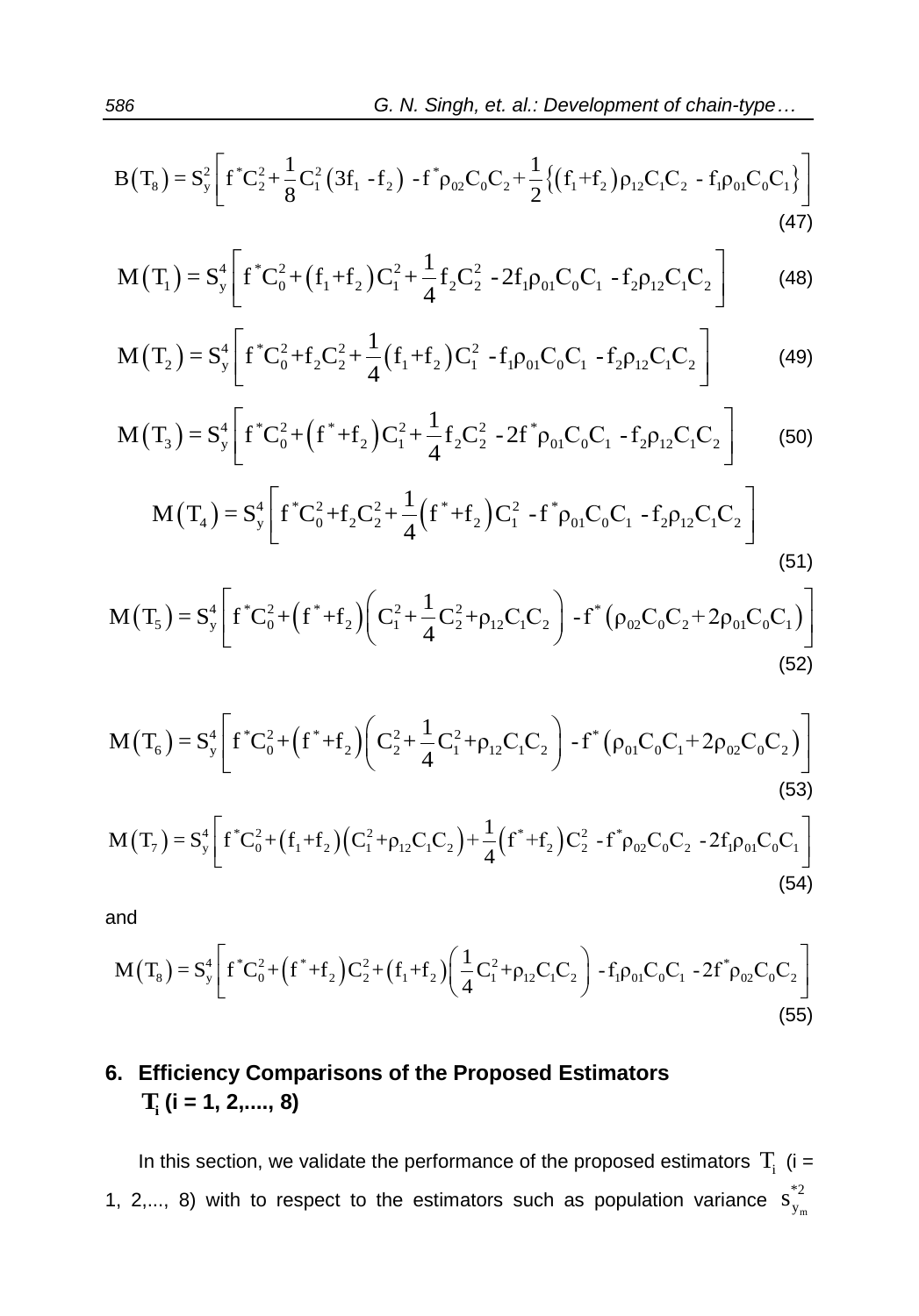(sample variance estimator in presence of random non-response) and  $t_i$  (i = 1, 2, ..., 4). The variance/mean square errors of the estimators  $s_{y_m}^{\;\;\;\;\;\;\;\;\;}$ \*2  $S_{y_m}^{*2}$  and t<sub>i</sub> (i = 1, 2, ..., 4) up to the first order of approximation under case I and case II are respectively given by:

**Case I:** 

$$
V\left(s_{y_m}^{*2}\right) = f^* C_0^2 S_y^4 \tag{56}
$$

$$
M(t_1) = S_y^4 \left[ f^* C_0^2 + f_3 C_1^2 - 2f_3 \rho_{01} C_0 C_1 \right]
$$
\n(57)

$$
M(t_2) = S_y^4 \left[ f^* C_0^2 + f' (C_1^2 - 2\rho_{01} C_0 C_1) \right]
$$
(58)

$$
M(t_2) = S_y^4 \left[ f^* C_0^2 + f' (C_1^2 - 2\rho_{01} C_0 C_1) \right]
$$
\n
$$
M(t_3) = S_y^4 \left[ f^* C_0^2 + f' (C_1^2 + C_2^2) - 2f' (\rho_{01} C_0 C_1 + \rho_{02} C_0 C_2 - \rho_{12} C_1 C_2) \right]
$$
\n(58)

and

$$
(59)
$$
\n
$$
M(t_4) = S_y^4 \Big[ f^* C_0^2 + f_3 \Big( C_1^2 - 2\rho_{01} C_0 C_1 + 2\rho_{12} C_1 C_2 \Big) + f' \Big( C_2^2 - 2\rho_{02} C_0 C_2 \Big) \Big]
$$
\n
$$
(60)
$$

#### **Case II:**

$$
V\left(s_{y_m}^{*2}\right) = f^* C_0^2 S_y^4 \tag{60}
$$

$$
(\mathbf{S}_{y_{\rm m}})^{-1} \mathbf{C}_{0} \mathbf{S}_{y} \tag{60}
$$
  

$$
\mathbf{M}(t_{1}) = \mathbf{S}_{y}^{4} \left[ \mathbf{f}^{*} \mathbf{C}_{0}^{2} + (\mathbf{f}_{1} + \mathbf{f}_{2}) \mathbf{C}_{1}^{2} - 2 \mathbf{f}_{1} \rho_{01} \mathbf{C}_{0} \mathbf{C}_{1} \right]
$$

$$
M(t_1) = S_y \left[ 1 \ C_0 + (1_1 + 1_2) C_1 - 21_1 p_{01} C_0 C_1 \right]
$$
\n
$$
(61)
$$
\n
$$
M(t_2) = S_y^4 \left[ f^* C_0^2 + \left( f^* + f_2 \right) C_1^2 - 2 f^* p_{01} C_0 C_1 \right]
$$
\n
$$
(62)
$$

$$
M(t_2) = S_y^4 \left[ f^* C_0^2 + (f^* + f_2) C_1^2 - 2f^* \rho_{01} C_0 C_1 \right]
$$
(62)  

$$
M(t_3) = S_y^4 \left[ f^* C_0^2 + (f^* + f_2) (C_1^2 + C_2^2 + 2\rho_{12} C_1 C_2) - 2f^* (\rho_{01} C_0 C_1 + \rho_{02} C_0 C_2) \right]
$$
(63)

and

and  
\n
$$
M(t_4) = S_y^4 \Big[ f^* C_0^2 + (f_1 + f_2) (C_1^2 + 2\rho_{12} C_1 C_2) + (f^* + f_2) C_2^2 - 2f_1 \rho_{01} C_0 C_1 - 2f^* \rho_{02} C_0 C_2 \Big]
$$
\n(64)

The performances of our proposed estimators  $T_i$  (i = 1, 2,...., 8) are compared with the other estimators considered in this paper and their dominance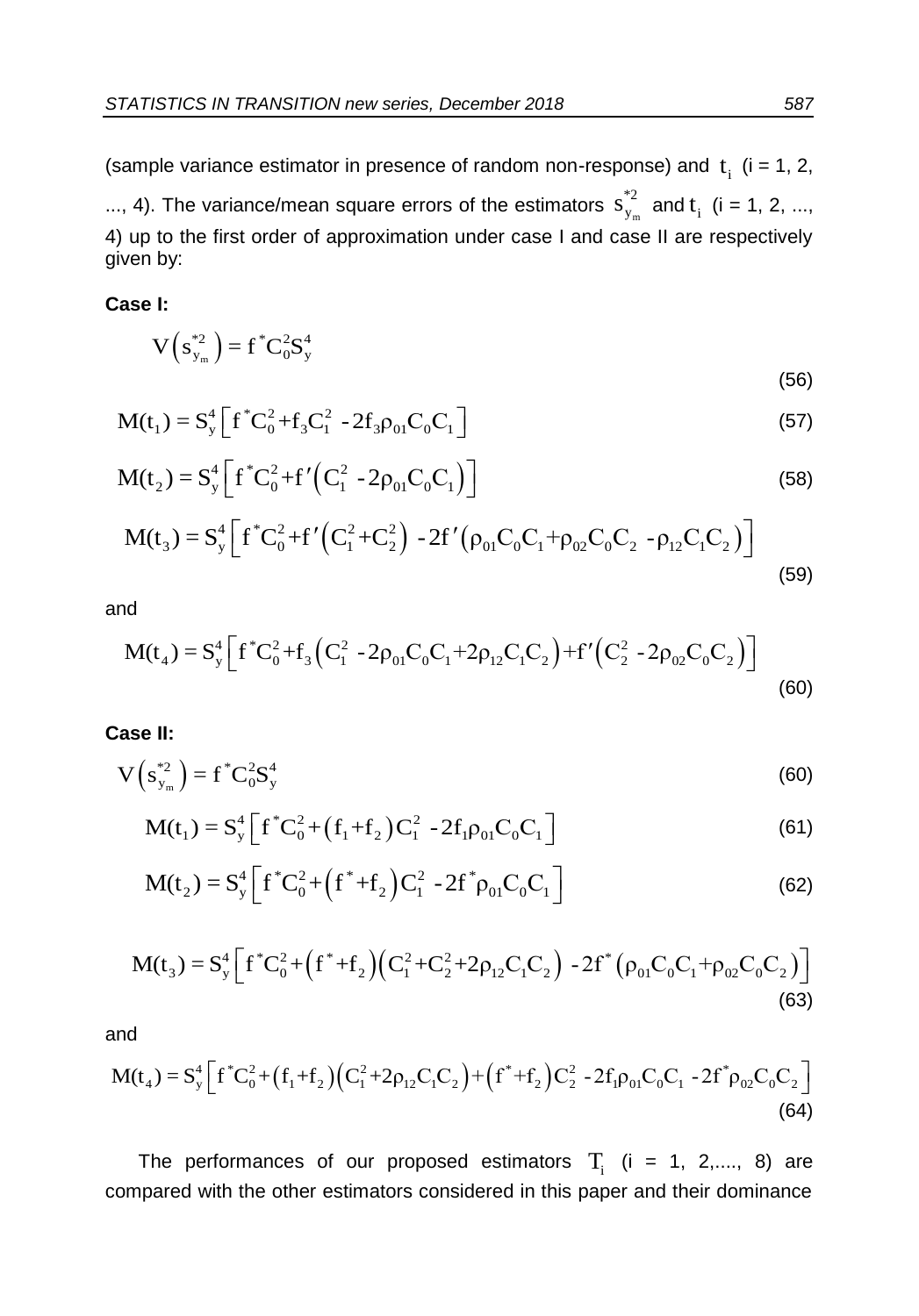is examined below through empirical studies carried over three different populations.

### **7. Numerical Illustration**

We have computed the percent relative efficiencies of the proposed estimators  $T_i$  (i = 1, 2,...., 8) with respect to  $s^{2}$ <sub>y<sub>m</sub></sub> \*2  $s_{y_m}^{*2}$  and t<sub>i</sub> (i = 1, 2, ..., 4) based on three natural populations. The source of the populations, the nature of the variables y, x, z and the values of the various parameters are given as follows.

### **Population I- Source: Sukhatme and Sukhatme [1970] (page-185)**

y: Area under wheat in 1937.

x: Area under wheat in 1936.

z: Total cultivated area in 1931.

 $N = 34$ ,  $C_0 = 1.5959$ ,  $C_1 = 1.5105$ ,  $C_2 = 1.3200$ ,

 $\rho_{01} = 0.6251$ ,  $\rho_{02} = 0.8007$ ,  $\rho_{12} = 0.5342$ 

### **Population II- Source: Murthy[1967] (page-399)**

y: Area under wheat in 1964.

x: Area under wheat in 1963.

z: Total cultivated area in 1961.

N 33= 34,  $C_0 = 1.6510$ ,  $C_1 = 1.3828$ ,  $C_2 = 1.3447$ ,  $\rho_{01} = 0.9218$ ,  $\rho_{02} = 0.8914$ ,  $\rho_{12} = 0.9346$ 

### **Population III- Source: Satici and Kadilar (2011)**

This data set is about 923 district of Turkey.

y: Number of successful students.

x: Numbers of teachers.

z: Private teaching institutions.

 $N = 261, C_0 = 1.86537, C_1 = 1.75941, C_2 = 2.02126,$  $\rho_{01} = 0.970$ ,  $\rho_{02} = 0.935$ ,  $\rho_{12} = 0.928$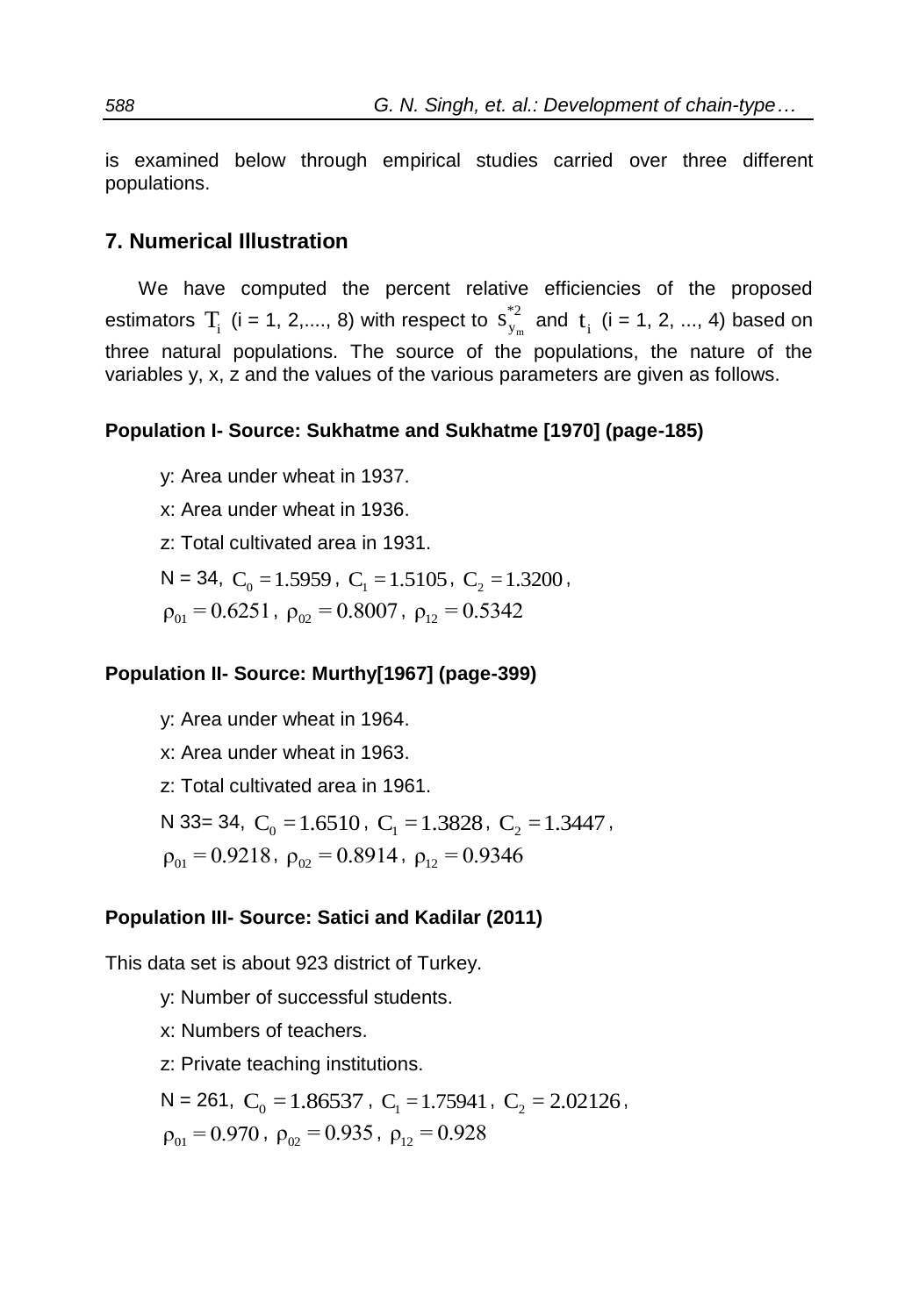**Table 1.** Percent relative efficiency of the estimators  $T_1$  and  $T_2$  with respect to other estimators when non-response situation occur only on study variable y at the second phase sample.

| Population I |                |         |                                                    |                |                |                |                   |          |  |
|--------------|----------------|---------|----------------------------------------------------|----------------|----------------|----------------|-------------------|----------|--|
|              |                |         | Case I                                             |                | Case II        |                |                   |          |  |
| Estimators   | $T_{1}$        |         | $\mathrm{T}_2$                                     |                | $T_{1}$        |                | $T_{2}$           |          |  |
|              | $s_{y_m}^{*2}$ | $t_1$   | $\ast 2$<br>$\mathbf{S}_{\mathbf{y}_{\mathrm{m}}}$ | $t_1$          | $s_{y_m}^{*2}$ | $t_1$          | $s_{y_m}^{*2}$    | $t_1$    |  |
| $P = 0.02$   | 143.93         | 108.55  | 164.43                                             | 124.02         | 125.32         | 103.74         | 142.77            | 118.19   |  |
| $P = 0.04$   | 142.41         | 108.26  | 161.91                                             | 123.08         | 124.55         | 103.63         | 141.30            | 117.57   |  |
| $P = 0.06$   | 140.95         | 107.97  | 159.49                                             | 122.18         | 123.81         | 103.52         | 139.89            | 116.97   |  |
| $P = 0.08$   | 139.54         | 107.70  | 157.19                                             | 121.32         | 123.09         | 103.41         | 138.53            | 116.39   |  |
| $P = 0.10$   | 138.18         | 107.43  | 154.98                                             | 120.49         | 122.38         | 103.31         | 137.21            | 115.83   |  |
|              |                |         |                                                    | Population II  |                |                |                   |          |  |
|              | Case I         |         |                                                    |                |                | Case II        |                   |          |  |
|              | $T_{1}$        |         | $T_{2}$                                            |                | $T_{1}$        |                | $T_{2}$           |          |  |
| Estimators   | $s_{y_m}^{*2}$ | $t_1$   | $\ast 2$<br>$\mathbf{S}_{\mathbf{y}_{\mathrm{m}}}$ | $t_1$          | $s^{*2}_{y_m}$ | t <sub>1</sub> | $s^{*2}_{y_m}$    | $t_{1}$  |  |
| $P=0.02$     | 472.17         | 132.00  | 253.54                                             | $\star$        | 486.82         | 127.79         | 226.25            | $^\star$ |  |
| $P = 0.04$   | 433.14         | 128.65  | 244.45                                             | $\star$        | 445.12         | 124.79         | 219.54            | $\star$  |  |
| $P = 0.06$   | 400.53         | 125.84  | 236.12                                             | *              | 410.51         | 122.30         | 213.30            | *        |  |
| $P = 0.08$   | 372.89         | 123.47  | 228.45                                             | $\star$        | 381.30         | 120.20         | 207.50            | $\star$  |  |
| $P = 0.10$   | 349.15         | 121.42  | 221.36                                             | $\star$        | 356.33         | 118.41         | 202.09            | $\star$  |  |
|              |                |         |                                                    | Population III |                |                |                   |          |  |
|              |                | Case I  |                                                    |                |                | Case II        |                   |          |  |
| Estimators   |                | $T_{1}$ | $T_{2}$                                            |                | $T_{1}$        |                | $T_{2}$           |          |  |
|              | $s_{y_m}^{*2}$ | $t_{1}$ | $s^{*2}_{y_m}$                                     | $t_1$          | $s^{*2}_{y_m}$ | t <sub>1</sub> | $*2$<br>$S_{y_m}$ | $t_{1}$  |  |
| $P = 0.02$   | 752.54         | 230.81  | 352.72                                             | 108.18         | 733.68         | 216.06         | 232.38            | $\star$  |  |
| $P = 0.04$   | 660.37         | 212.33  | 334.63                                             | 107.59         | 646.11         | 200.02         | 225.98            | $\star$  |  |
| $P = 0.06$   | 588.63         | 197.95  | 318.38                                             | 107.07         | 577.51         | 187.46         | 219.96            | $\star$  |  |
| $P = 0.08$   | 531.19         | 186.44  | 303.71                                             | 106.59         | 522.32         | 177.35         | 214.27            | $\star$  |  |
| $P = 0.10$   | 484.18         | 177.01  | 290.38                                             | 106.16         | 476.96         | 169.04         | 208.89            | $\star$  |  |
|              |                |         |                                                    |                |                |                |                   |          |  |

\* Indicate, proposed estimator is not preferable over existing estimator.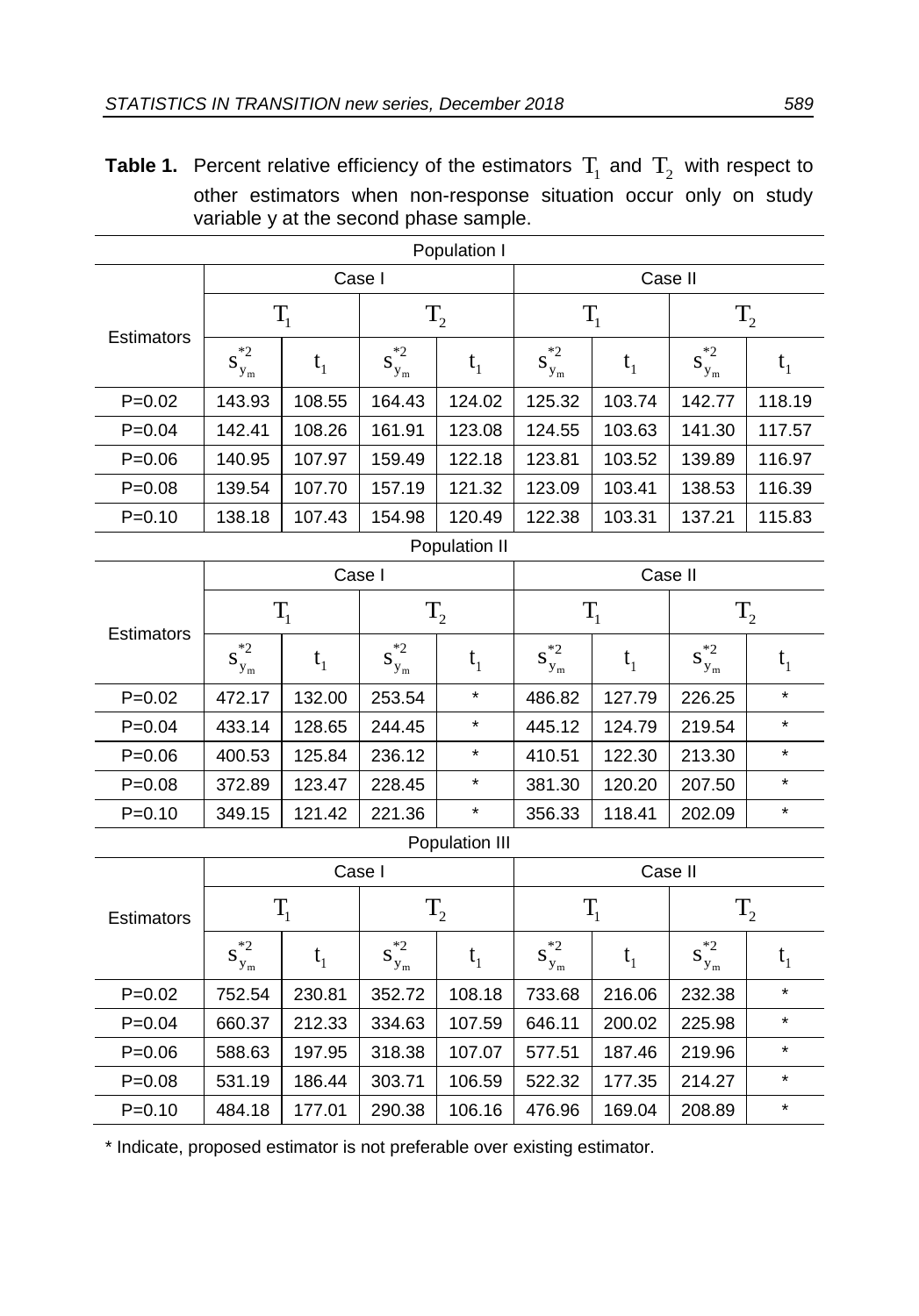**Table 2.** Percent relative efficiency of the estimators  $T_3$  and  $T_4$  with respect to other estimators when non-response situation occur on study variable y and auxiliary variable x at the second phase sample.

| Population I |                |                |                |                |                |                |                |                |  |  |
|--------------|----------------|----------------|----------------|----------------|----------------|----------------|----------------|----------------|--|--|
|              |                | Case I         |                |                |                | Case II        |                |                |  |  |
| Estimators   | $T_3$          |                | $T_{4}$        |                | $T_3$          |                | T <sub>4</sub> |                |  |  |
|              | $s_{y_m}^{*2}$ | t <sub>2</sub> | $s_{y_m}^{*2}$ | $t_{2}$        | $s^{*2}_{y_m}$ | t <sub>2</sub> | $s_{y_m}^{*2}$ | t <sub>2</sub> |  |  |
| $P = 0.02$   | 145.37         | 108.64         | 166.86         | 124.69         | 126.41         | 103.78         | 144.59         | 118.70         |  |  |
| $P = 0.04$   | 145.24         | 108.42         | 166.63         | 124.39         | 126.72         | 103.69         | 144.89         | 118.57         |  |  |
| $P = 0.06$   | 145.12         | 108.21         | 166.41         | 124.09         | 127.02         | 103.61         | 145.19         | 118.43         |  |  |
| $P = 0.08$   | 145.00         | 108.00         | 166.20         | 123.79         | 127.31         | 103.53         | 145.48         | 118.30         |  |  |
| $P = 0.10$   | 144.88         | 107.79         | 165.99         | 123.50         | 127.61         | 103.45         | 145.77         | 118.17         |  |  |
|              |                |                |                | Population II  |                |                |                |                |  |  |
|              |                |                | Case I         |                |                | Case II        |                |                |  |  |
|              | $T_3$          |                | $T_4$          |                | $T_3$          |                | $T_4$          |                |  |  |
| Estimators   | $s_{y_m}^{*2}$ | t <sub>2</sub> | $s^{*2}_{y_m}$ | t <sub>2</sub> | $s^{*2}_{y_m}$ | t <sub>2</sub> | $s^{*2}_{y_m}$ | $t_{2}$        |  |  |
| $P = 0.02$   | 522.02         | 135.38         | 263.10         | $\star$        | 539.98         | 130.82         | 233.82         | $\star$        |  |  |
| $P = 0.04$   | 524.28         | 134.68         | 262.71         | $\star$        | 541.95         | 130.18         | 234.15         | $\star$        |  |  |
| $P = 0.06$   | 526.53         | 133.97         | 262.32         | $\star$        | 543.91         | 129.55         | 234.46         | $\star$        |  |  |
| $P = 0.08$   | 528.77         | 133.28         | 261.95         | $\star$        | 545.84         | 128.93         | 234.78         | $\star$        |  |  |
| $P = 0.10$   | 530.99         | 132.58         | 261.58         | $\star$        | 547.77         | 128.30         | 235.09         | $\star$        |  |  |
|              |                |                |                | Population III |                |                |                |                |  |  |
|              |                | Case I         |                |                |                | Case II        |                |                |  |  |
| Estimators   | $T_{3}$        |                | T <sub>4</sub> |                | $T_3$          |                | T <sub>4</sub> |                |  |  |
|              | $s_{y_m}^{*2}$ | $t_{2}$        | $s_{y_m}^{*2}$ | t <sub>2</sub> | $s_{y_m}^{*2}$ | t <sub>2</sub> | $s_{y_m}^{*2}$ | t <sub>2</sub> |  |  |
| $P=0.02$     | 884.16         | 253.69         | 371.83         | 106.69         | 858.24         | 235.77         | 240.53         | *              |  |  |
| $P = 0.04$   | 893.16         | 251.93         | 370.69         | 104.56         | 867.27         | 234.26         | 241.87         | *              |  |  |
| $P = 0.06$   | 902.30         | 250.15         | 369.57         | 102.45         | 876.44         | 232.73         | 243.23         | *              |  |  |
| $P = 0.08$   | 911.59         | 248.34         | 368.45         | 100.37         | 885.76         | 231.17         | 244.59         | $\star$        |  |  |
| $P = 0.10$   | 921.02         | 246.50         | 367.35         | 98.31          | 895.24         | 229.59         | 245.97         | $\star$        |  |  |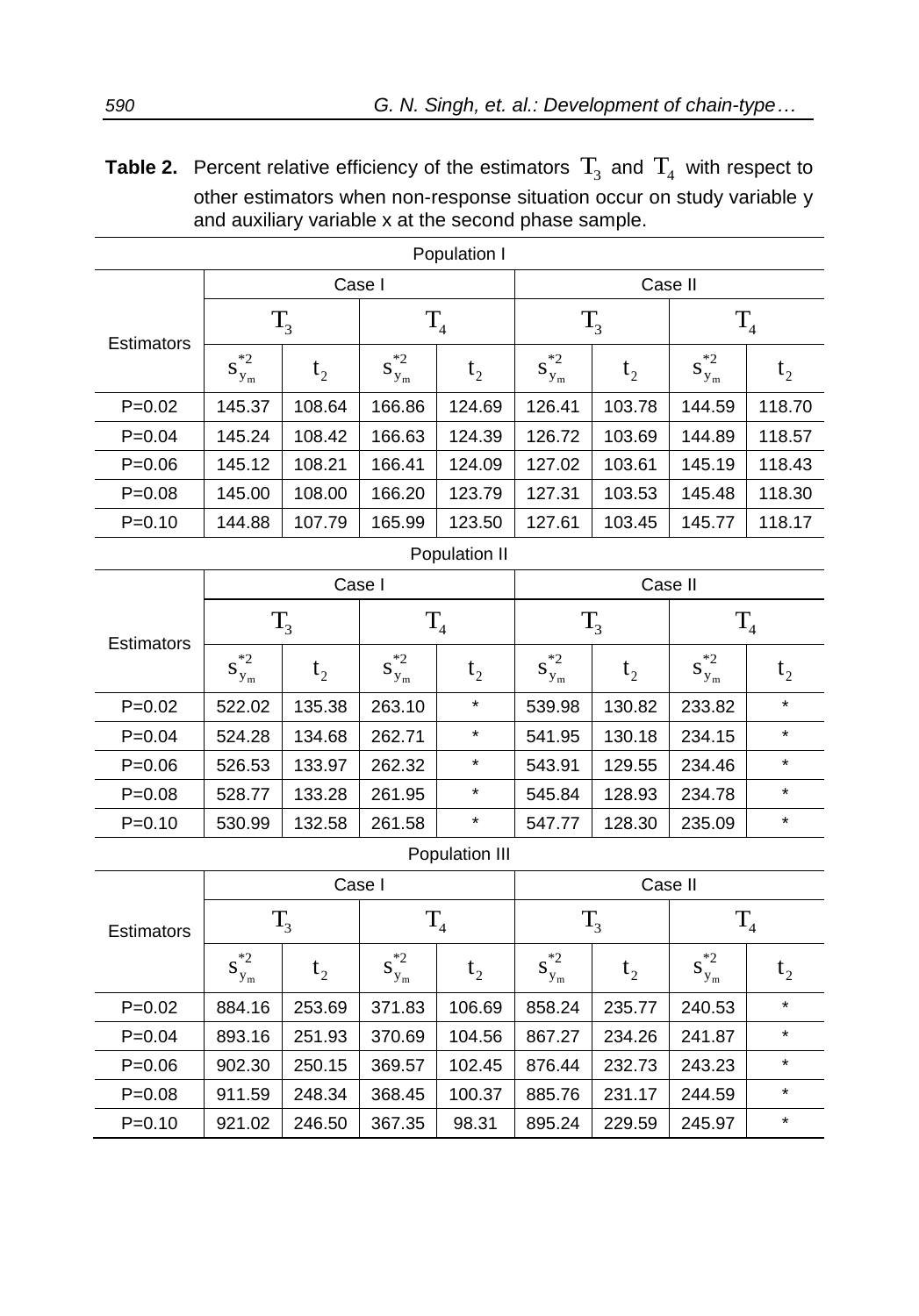**Table 3.** Percent relative efficiency of the estimators  $T_5$  and  $T_6$  with respect to other estimators when non-response situation occur on study variable y as well as auxiliary variable x and z at the second phase sample

| Population I |                            |        |                            |               |                            |        |                   |        |  |  |
|--------------|----------------------------|--------|----------------------------|---------------|----------------------------|--------|-------------------|--------|--|--|
|              |                            | Case I |                            |               | Case II                    |        |                   |        |  |  |
| Estimators   | $T_5$                      |        | $T_6$                      |               | $T_5$                      |        | $T_6$             |        |  |  |
|              | $*2$<br>$\mathbf{S}_{y_m}$ | $t_3$  | $*2$<br>$\mathbf{S}_{y_m}$ | $t_3$         | $*2$<br>$\mathbf{S}_{y_m}$ | $t_3$  | $*2$<br>$S_{y_m}$ | $t_3$  |  |  |
| $P = 0.02$   | 146.38                     | 134.61 | 207.69                     | 190.99        | 122.06                     | 146.59 | 175.25            | 210.47 |  |  |
| $P = 0.04$   | 146.61                     | 134.78 | 208.44                     | 191.62        | 122.71                     | 146.51 | 176.45            | 210.66 |  |  |
| $P = 0.06$   | 146.83                     | 134.95 | 209.18                     | 192.25        | 123.36                     | 146.42 | 177.65            | 210.86 |  |  |
| $P = 0.08$   | 147.05                     | 135.11 | 209.91                     | 192.87        | 124.01                     | 146.33 | 178.85            | 211.05 |  |  |
| $P = 0.10$   | 147.27                     | 135.27 | 210.64                     | 193.49        | 124.65                     | 146.25 | 180.05            | 211.24 |  |  |
|              |                            |        |                            | Population II |                            |        |                   |        |  |  |
|              |                            | Case I |                            |               |                            |        | Case II           |        |  |  |
| Estimators   | $T_{\rm s}$                |        | $T_6$                      |               | $T_{5}$                    |        | $T_6$             |        |  |  |
|              | $*2$<br>$S_{y_m}$          | $t_3$  | $*2$<br>$S_{y_m}$          | $t_3$         | $*2$<br>$S_{y_m}$          | $t_3$  | $*2$<br>$S_{y_m}$ | $t_3$  |  |  |
| $P = 0.02$   | 305.47                     | 209.83 | 291.80                     | 200.44        | 239.88                     | 231.07 | 232.09            | 223.57 |  |  |
| $P = 0.04$   | 307.57                     | 210.96 | 293.68                     | 201.43        | 242.44                     | 231.67 | 234.45            | 224.03 |  |  |
| $P = 0.06$   | 309.68                     | 212.08 | 295.55                     | 202.41        | 245.02                     | 232.27 | 236.81            | 224.48 |  |  |
| $P = 0.08$   | 311.78                     | 213.20 | 297.42                     | 203.39        | 247.62                     | 232.87 | 239.19            | 224.94 |  |  |
| $P = 0.10$   | 313.87                     | 214.32 | 299.28                     | 204.36        | 250.23                     | 233.47 | 241.58            | 225.40 |  |  |

### Population III

| <b>Estimators</b> |                    |        | Case I            |        | Case II        |        |                         |        |  |
|-------------------|--------------------|--------|-------------------|--------|----------------|--------|-------------------------|--------|--|
|                   | $T_5$              |        | $T_6$             |        | $T_5$          |        | $T_6$                   |        |  |
|                   | $s_{y_m}^{\ast 2}$ | $t_3$  | $*2$<br>$S_{y_m}$ | $t_3$  | $S^{*2}_{y_m}$ | $t_3$  | $\cdot$ *2<br>$S_{y_m}$ | $t_3$  |  |
| $P=0.02$          | 217.16             | 234.38 | 182.54            | 197.01 | 124.44         | 256.51 | 103.06                  | 212.44 |  |
| $P = 0.04$        | 218.91             | 236.38 | 183.57            | 198.23 | 126.17         | 257.50 | 104.37                  | 212.99 |  |
| $P=0.06$          | 220.67             | 238.41 | 184.61            | 199.45 | 127.94         | 258.50 | 105.70                  | 213.56 |  |
| $P = 0.08$        | 222.46             | 240.46 | 185.66            | 200.68 | 129.75         | 259.53 | 107.05                  | 214.13 |  |
| $P = 0.10$        | 224.27             | 242.53 | 186.71            | 201.91 | 131.61         | 260.58 | 108.44                  | 214.72 |  |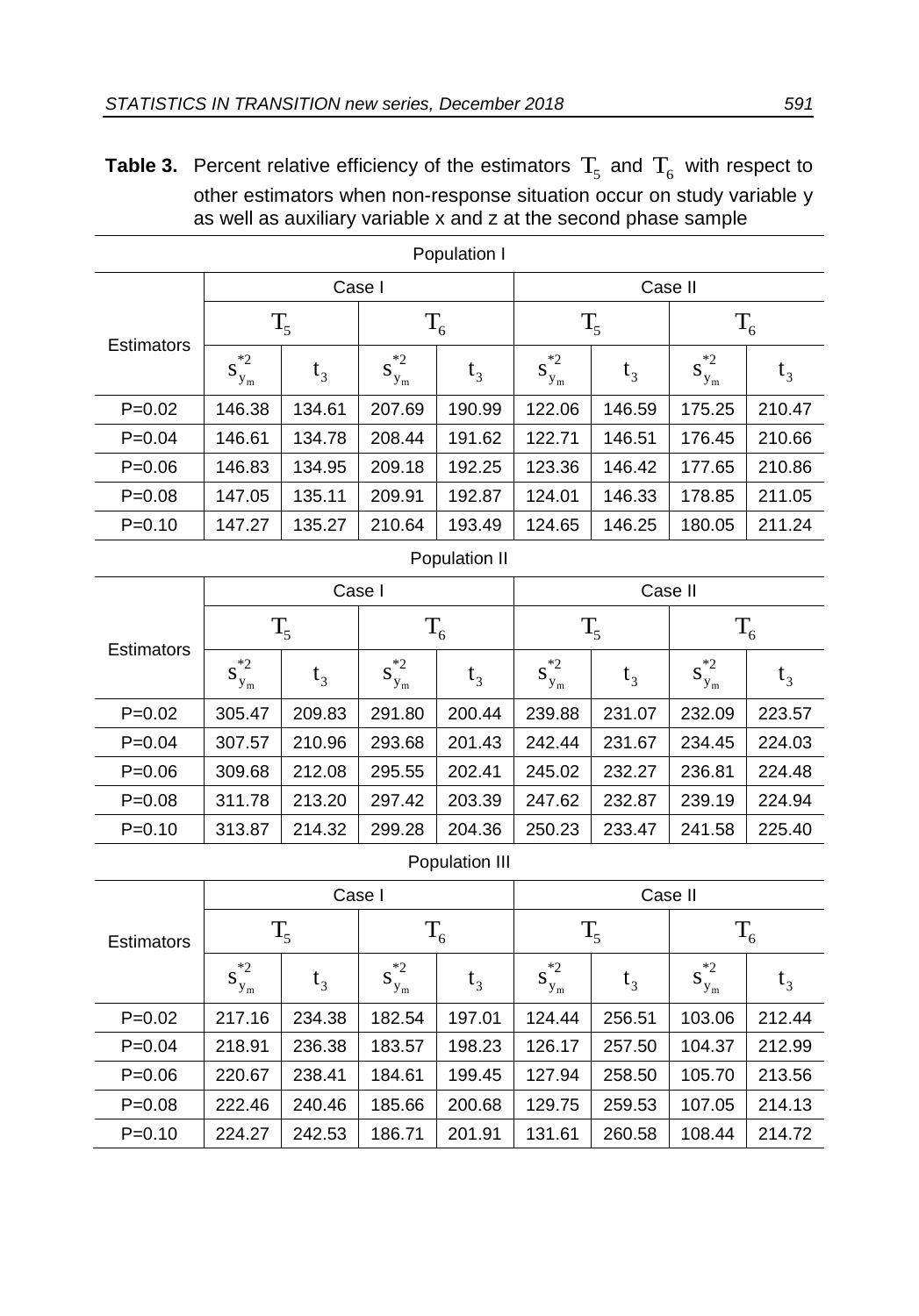**Table 4.** Percent relative efficiency of the estimators  $T_7$  and  $T_8$  with respect to other estimators when non-response situation occur on study variable y and auxiliary variable z at the second phase sample

| Population I   |                            |        |                       |               |                   |        |                            |        |  |
|----------------|----------------------------|--------|-----------------------|---------------|-------------------|--------|----------------------------|--------|--|
|                |                            |        | Case I                |               | Case II           |        |                            |        |  |
| Estimators     | T <sub>7</sub>             |        | $T_{8}$               |               | $T_7$             |        | $T_8$                      |        |  |
|                | $^{\ast}2$<br>$S_{y_m}$    | $t_4$  | $s_{y_m}^{\ast 2}$    | $t_4$         | $s^{*2}_{y_m}$    | $t_4$  | $s^{*2}_{y_m}$             | $t_4$  |  |
| $P = 0.02$     | 147.06                     | 133.29 | 208.21                | 188.73        | 122.53            | 145.54 | 175.62                     | 208.60 |  |
| $P = 0.04$     | 147.96                     | 132.15 | 209.49                | 187.11        | 123.66            | 144.40 | 177.20                     | 206.93 |  |
| $P = 0.06$     | 148.86                     | 131.01 | 210.76                | 185.50        | 124.79            | 143.26 | 178.79                     | 205.25 |  |
| $P = 0.08$     | 149.75                     | 129.88 | 212.02                | 183.89        | 125.92            | 142.11 | 180.38                     | 203.56 |  |
| $P = 0.10$     | 150.65                     | 128.75 | 213.29                | 182.28        | 127.06            | 140.96 | 181.97                     | 201.87 |  |
|                |                            |        |                       | Population II |                   |        |                            |        |  |
|                |                            |        | Case I                |               |                   |        | Case II                    |        |  |
|                | $T_7$                      |        | $T_{8}$               |               | $T_7$             |        | $T_8$                      |        |  |
| Estimators     | $*2$<br>$\mathbf{S}_{y_m}$ | $t_4$  | $\ast 2$<br>$S_{y_m}$ | $t_4$         | $*2$<br>$S_{y_m}$ | $t_4$  | $*2$<br>$\mathbf{S}_{y_m}$ | $t_4$  |  |
| $P = 0.02$     | 300.94                     | 203.60 | 292.64                | 197.98        | 237.08            | 225.91 | 232.62                     | 221.67 |  |
| $P = 0.04$     | 298.60                     | 198.65 | 295.37                | 196.50        | 236.83            | 221.43 | 235.52                     | 220.20 |  |
| $P = 0.06$     | 296.33                     | 193.85 | 298.11                | 195.01        | 236.59            | 217.02 | 238.45                     | 218.72 |  |
| $P = 0.08$     | 294.13                     | 189.20 | 300.85                | 193.52        | 236.35            | 212.69 | 241.40                     | 217.23 |  |
| $P = 0.10$     | 292.00                     | 184.69 | 303.61                | 192.03        | 236.12            | 208.43 | 244.38                     | 215.72 |  |
| Dopulation III |                            |        |                       |               |                   |        |                            |        |  |

#### Population III

| <b>Estimators</b> |                    | Case I |                   |        | Case II           |        |                   |                |  |
|-------------------|--------------------|--------|-------------------|--------|-------------------|--------|-------------------|----------------|--|
|                   | T <sub>7</sub>     |        | $\rm T_{8}$       |        | T <sub>7</sub>    |        | $\mathrm{T_{8}}$  |                |  |
|                   | $s_{y_m}^{\ast 2}$ | $t_4$  | $*2$<br>$S_{y_m}$ | $t_4$  | $*2$<br>$S_{y_m}$ | $t_4$  | $*2$<br>$S_{y_m}$ | $\mathsf{t}_4$ |  |
| $P=0.02$          | 217.24             | 230.09 | 184.35            | 195.26 | 124.47            | 254.06 | 103.64            | 211.54         |  |
| $P = 0.04$        | 219.07             | 227.76 | 187.27            | 194.69 | 126.23            | 252.54 | 105.55            | 211.17         |  |
| $P = 0.06$        | 220.93             | 225.40 | 190.26            | 194.11 | 128.03            | 250.98 | 107.52            | 210.79         |  |
| $P = 0.08$        | 222.80             | 223.02 | 193.33            | 193.52 | 129.87            | 249.38 | 109.56            | 210.39         |  |
| $P=0.10$          | 224.70             | 220.60 | 196.49            | 192.91 | 131.75            | 247.75 | 111.67            | 209.98         |  |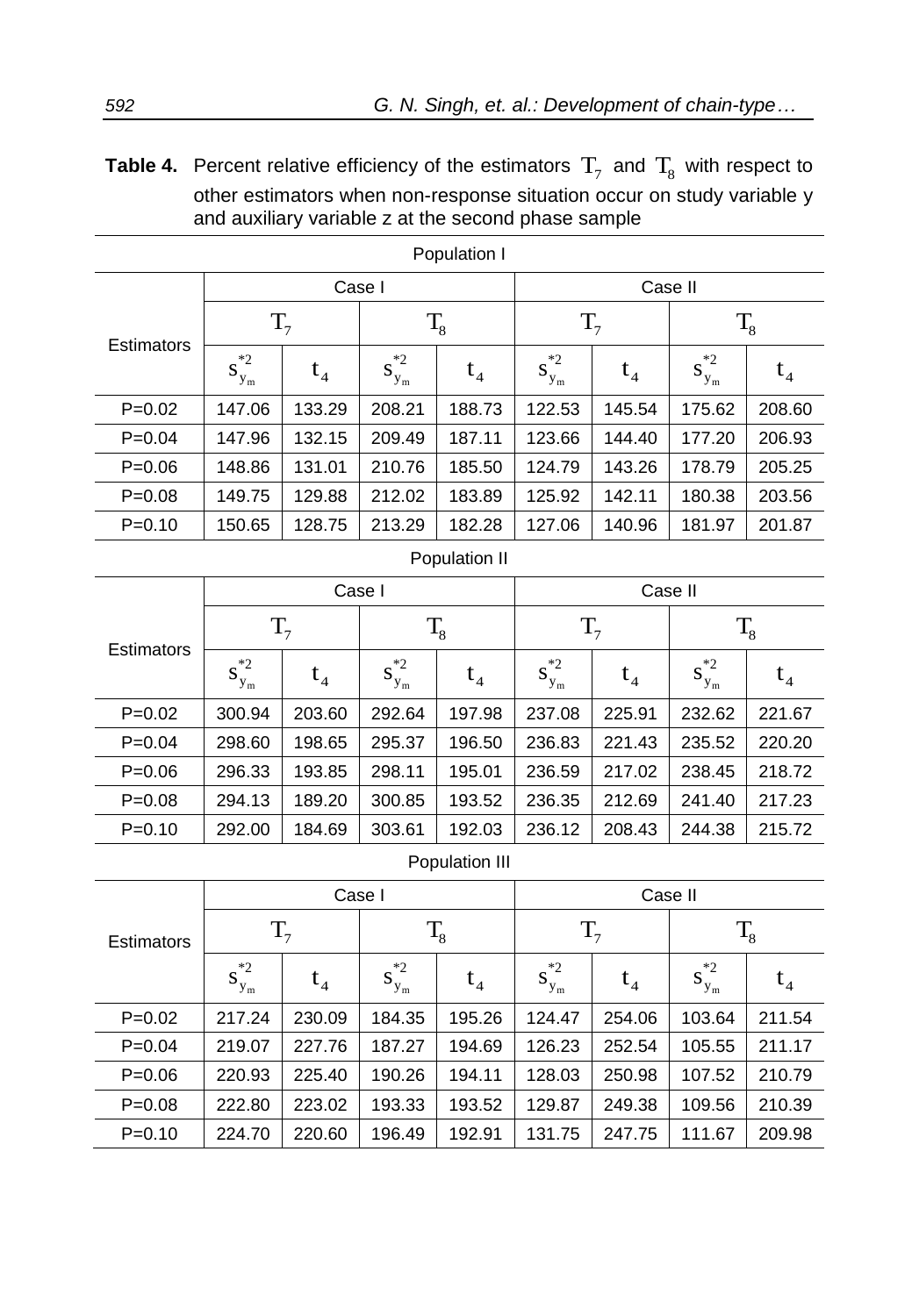The empirical studies are carried out for different choices of non-response rate p, the performances of the proposed estimators  $T_i$  (i = 1, 2,...., 8) have been shown in terms of the percent relative efficiencies with respect to other estimators.

$$
PRE = \frac{M(\delta)}{M(T_i)} \times 100, (i = 1, 2, ..., 8)
$$

### **8. Interpretations of Empirical Results**

The following interpretations can be read out from the present study.

From Tables 1-4, it is visible that almost all the values of percent relative efficiencies are exceeding 100 for all the parametric combinations, which indicate that the proposed estimators are uniformly dominating over the existing estimators as considered in this work.

**(a)** From Tables 1 and 3, it may be seen that the values of percent relative efficiencies decrease and increase respectively for both the cases as the values of non-response rate p increase.

**(b)** Further, when the random non-response rate p increases we observe the zigzag trend in Tables 2 and 4.

### **9. Conclusions**

In this paper, we have studied different chain-type exponential estimators for improving estimation of the population variance under the situation of random non-response. Following the analyses of effective estimation procedures, it has been found that the results are highly desirable, which indicate the proposition of proposed estimators and subsequent estimation procedures. Hence, looking on the nice behaviour, the proposed estimation procedures may be recommended to the survey statisticians for their practical application whenever they intend to deal with the sensitive or stigmatizing attributes such as drinking alcohol, gambling habit, drug addiction, tax evasion, history of induced abortions, etc.

### **Acknowledgements**

The authors are thankful to the reviewers for their valuable suggestions, which helped in improving the quality of this paper. The authors are also grateful to the IIT(ISM), Dhanbad for providing the financial assistance and necessary infrastructure to carry out the present research work.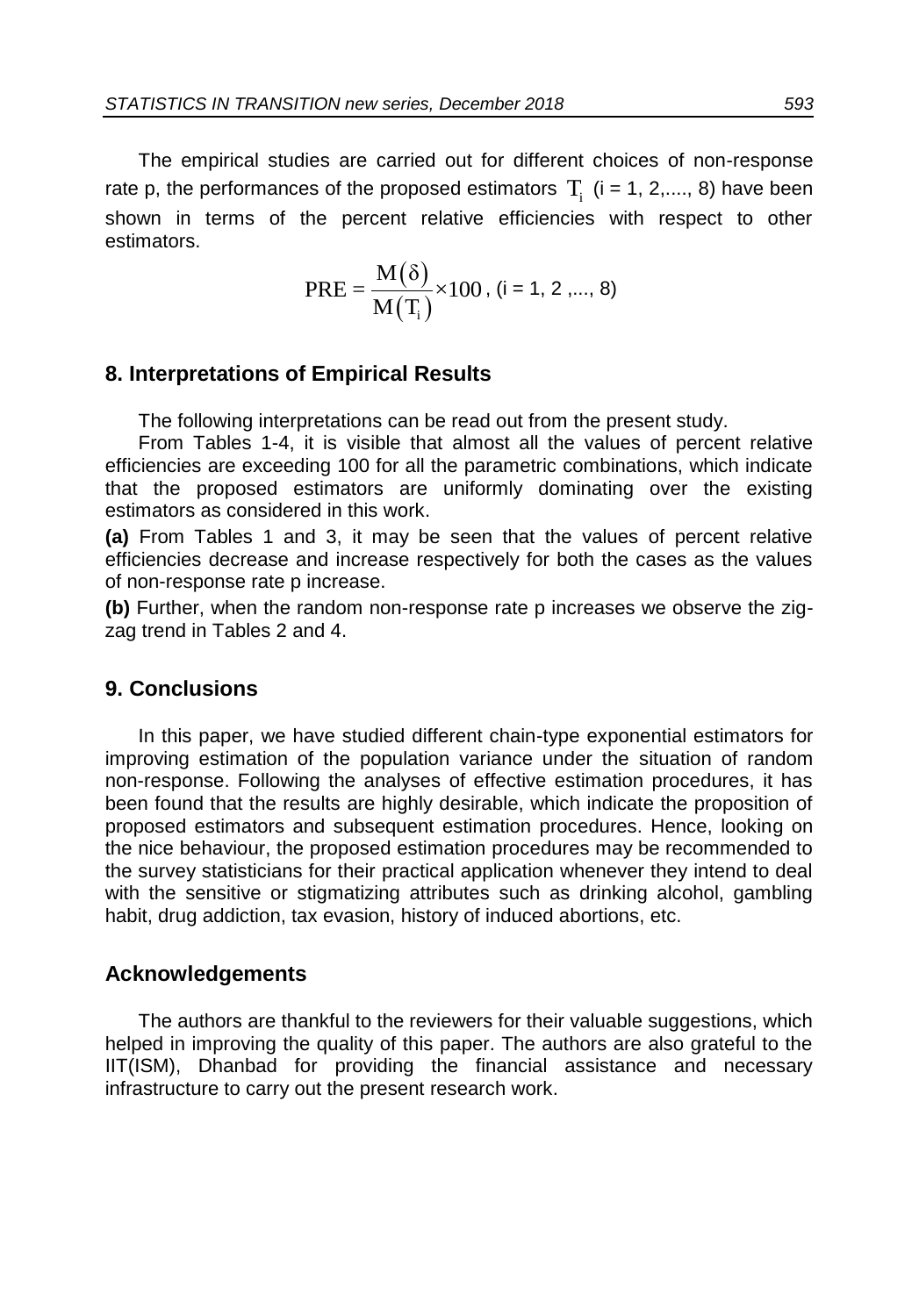## **REFERENCES**

- AHMED, M. S., ABU-DAYYEH, W., HURAIRAH, A. A. O., (2003). Some estimators for population variance under two phase sampling. Statistics in Transition, 6 (1), pp. 143–150.
- AHMAD, Z., ALI, S., HANIF, M., (2013). Variance estimation in two-phase sampling using multi-auxiliary variables in the presence of non-response. Pakistan Journal of Statistics, 29 (4), pp. 487–501.
- BANDYOPADHYAY, A., SINGH, G. N., (2015). Estimation of Population Variance in Two-Phase Sampling in Presence of Random Non-Response. Pakistan Journal of Statistics and Operation Research, 11 (4), pp. 525–542.
- BIRADAR, R. S., SINGH, H. P., (1994). An alternative to ratio estimator of population Variance. Assam Statistical Review, 8 (2), pp. 18–33.
- CHAND, L., (1975). Some ratio-type estimators based on two or more auxiliary variables. Ph. D. dissertation, Iowa State University, Ames, Iowa*.*
- DAS, A. K., TRIPATHI, T. P., (1978). Use of auxiliary information in estimating the finite population variance. Sankhya, 40(C), pp. 139–148.
- HANSEN, M. H., HURWITZ, W. N., (1946). The problem of non response in sample surveys. Journal of the American Statistical Association, 41, pp. 517– 529.
- HEITZAN, D. F., BASU, S., (1996). Distinguish 'Missing at Random' and 'Missing Completely at Random', The American Statistician, 50, pp. 207–217.
- ISAKI, C. T., (1983). Variance estimation using auxiliary information. Journal of American Statistical Association, 78, pp. 117–123.
- KIREGYERA, B., (1980). A chain ratio-type estimator in finite population double sampling using two auxiliary variables. Metrika, 27, pp. 217–223.
- MUKHERJEE, R., RAO, T. J., VIJAYAN, K., (1987). Regression type estimators using multiple auxiliary information. Australian & New Zealand Journal of Statistics, 29, pp. 244–254.
- MURTHY, M. N., (1967). Sampling Theory and Methods. Statistical Publishing Society Calcutta, India.
- PRADHAN, B. K., (2005). A chain regression estimator in two-phase sampling using multi-auxiliary information. Bulletin of the Malaysian Mathematical Science Society, 28 (1), pp. 81–86.
- RUBIN, D. B., (1976). Inference and missing data. Biometrika, 63 (3), pp. 581– 592.
- SATICI, E., KADILAR, C., (2011). Ratio estimator for the population mean at the current occasion in the presence of non-response in successive sampling. Hacettepe Journal of Mathematics and Statistics, 40 (1), pp. 115–124.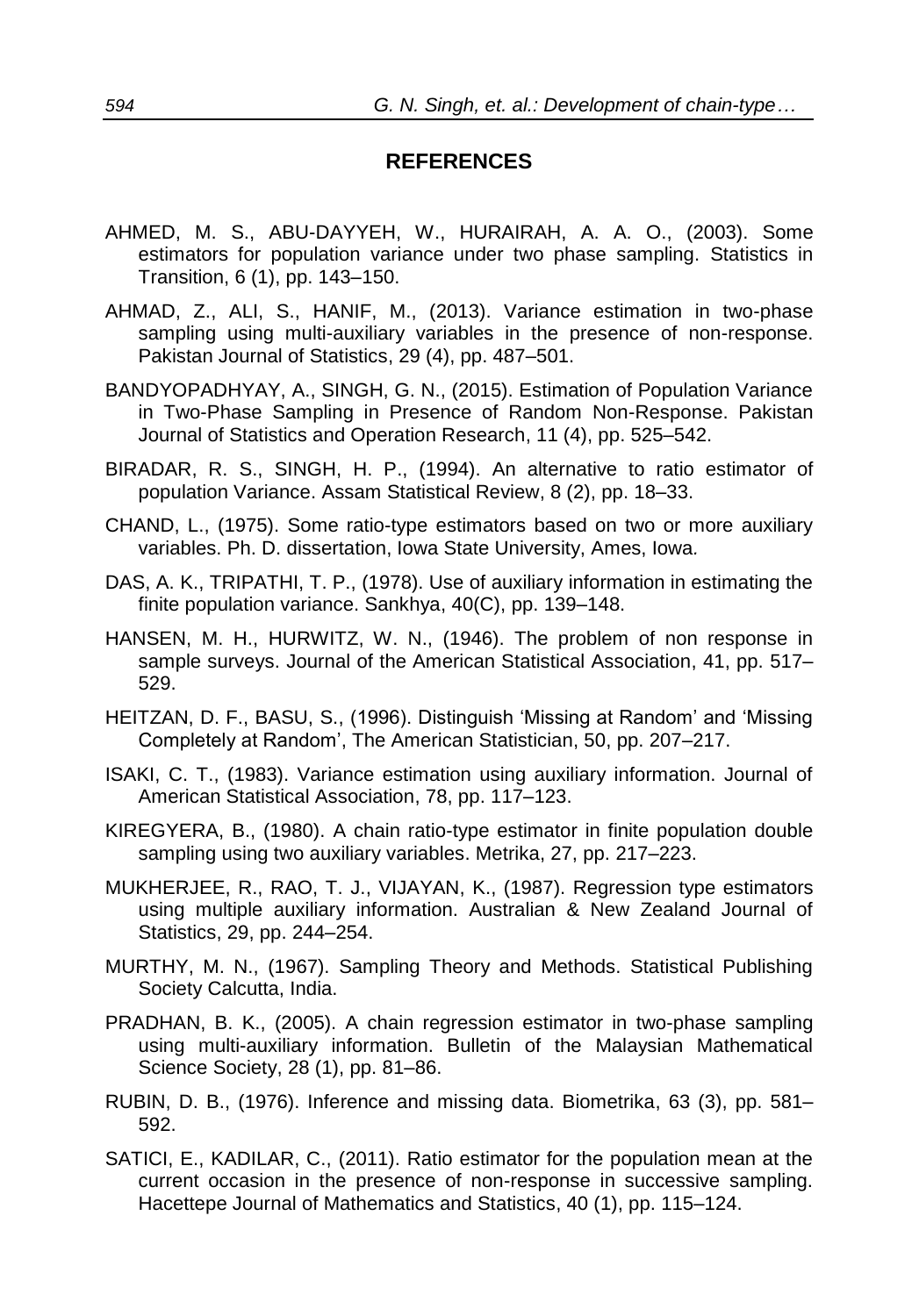- SINGH, G. N., MAJHI, D., (2014). Some chain-type exponential estimators of population mean in two-phase sampling, Statistics in Transition, 15 (2), pp. 221–230.
- SINGH, G. N., UPADHYAYA, L. N., (1995). A class of modified chain type estimators using two auxiliary variables in two-phase sampling, Metron, LIII, pp. 117–125.
- SINGH, H. P., TRACY, D. S., (2001). Estimation of population mean in presence of random non-response in sample surveys, Statistica, LXI, pp. 231–248.
- SINGH, H. P., CHANDRA, P., SINGH, S., (2003). Variance estimation using multiauxiliary information for random non-response in survey sampling. Statistica, LXIII, pp. 23–40.
- SINGH, H. P., CHANDRA, P., JOARDER, A. H., SINGH, S., (2007). Family of estimators of mean, ratio and product of a finite population using random nonresponse, Test. 16, pp. 565–597.
- SINGH, H. P., TAILOR, R., KIM, J. M., SINGH, S., (2012). Families of estimators of finite population variance using a random non-response in survey sampling. The Korean Journal of Applied Statistics, 25 (4), pp. 681–695.
- SINGH, H. P., VISHWAKARMA, G. K., (2007). Modified exponential ratio and product estimators for finite population mean in double sampling. Austrian Journal of Statistics, 36 (3), pp. 217–225.
- SINGH, R. K., (1983). Estimation of finite population variance using ratio and product method of estimation. Biometrika, 25 (2), pp. 193–200.
- SINGH, S., JOARDER, A. H., (1998). Estimation of finite population variance using random non-response in survey sampling. Metrika, 98, pp. 241–249.
- SINGH, S., JOARDER, A. H., TRACY, D. S., (2000). Regression type estimators for random non-response in survey sampling. Statistica, LX (1), pp. 39–43.
- SRIVASTAVA, S. K., JHAJJ, H. S., (1980). A class of estimators using auxiliary information for estimating finite population variance. Sankhya, C, 42 (1–2), pp. 87–96.
- SUKHATME, P. V., SUKHATME, B. V., (1970). Sampling Theory of Survey with Applications. Asia Publishing House. India.
- TRACY, D. S., OSAHAN, S. S., (1994). Random non-response on study variable versus on study as well as auxiliary variables. Statistica, 54, pp. 163–168.
- TRIPATHI, T. P., SINGH, H. P., UPADHYAYA, L. N., (1988). A generalized method of estimation in double sampling. Journal of Indian Statistical Association, 26, pp. 91–101.